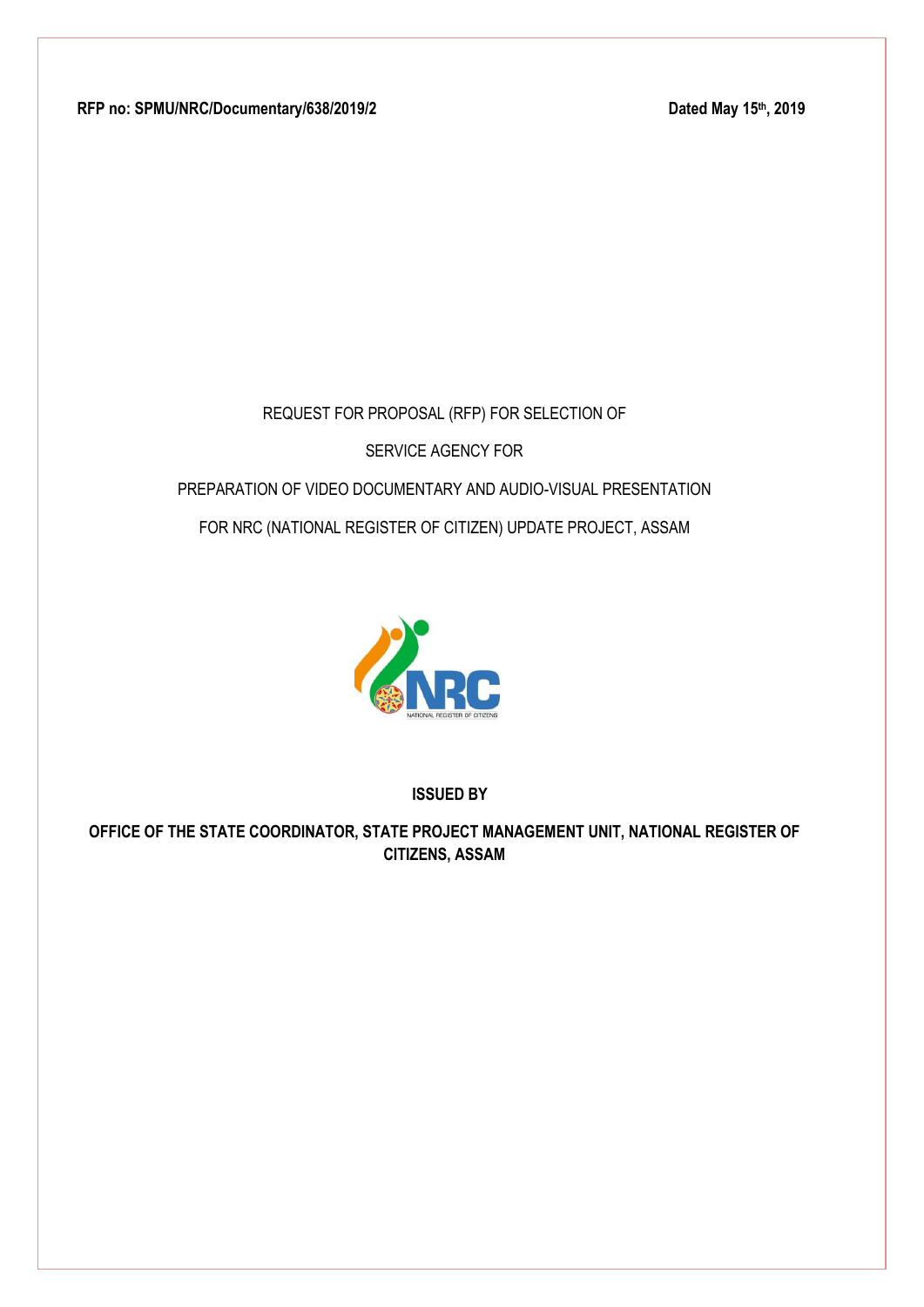# **Table of Contents**

| $\mathbf{1}$   |      |  |  |  |  |
|----------------|------|--|--|--|--|
| 2              |      |  |  |  |  |
| 2.1            |      |  |  |  |  |
| 2.2            |      |  |  |  |  |
| $\mathfrak{Z}$ |      |  |  |  |  |
|                |      |  |  |  |  |
| 5.             |      |  |  |  |  |
| 6.             |      |  |  |  |  |
|                | g.   |  |  |  |  |
|                | 7.   |  |  |  |  |
|                | i.   |  |  |  |  |
|                | ii.  |  |  |  |  |
|                | iii. |  |  |  |  |
|                | iv.  |  |  |  |  |
| 8.             |      |  |  |  |  |
| 9.             |      |  |  |  |  |
|                |      |  |  |  |  |
|                | 13.  |  |  |  |  |
| 14.            |      |  |  |  |  |
| 15.            |      |  |  |  |  |
| 16.            |      |  |  |  |  |
|                | 17.  |  |  |  |  |
|                |      |  |  |  |  |
|                | 19.  |  |  |  |  |
| 20.            |      |  |  |  |  |
| 21.            |      |  |  |  |  |
| 22.            |      |  |  |  |  |
| 23.            |      |  |  |  |  |
| 24.            |      |  |  |  |  |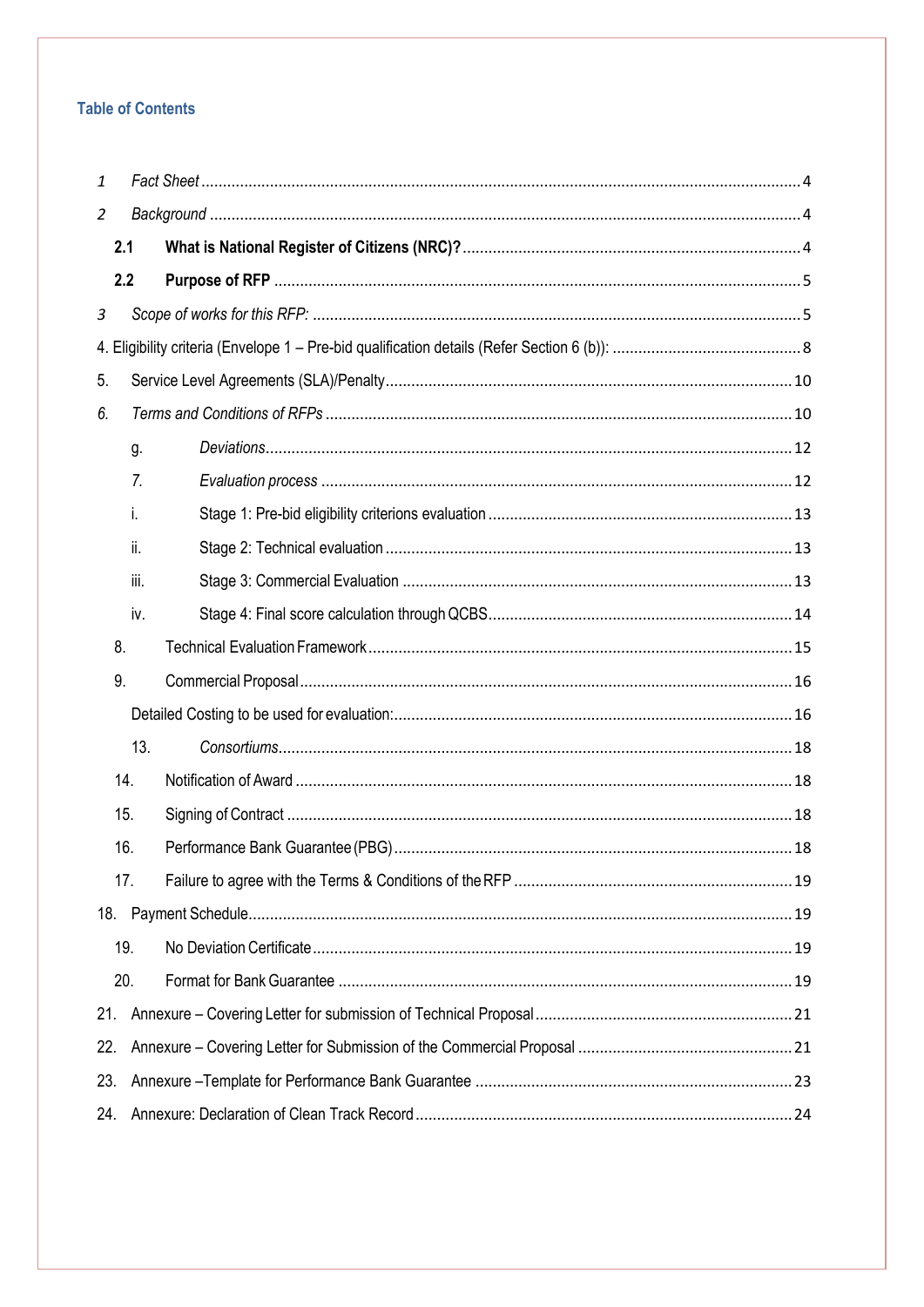# **Request for Proposals (RFP) for Selection of Service Agency for preparation of Documentary Films and Audio Visual Presentation for National Register of Citizens (NRC)**

#### **RFP no: SPMU/NRC/Documentary/638/2019/2 Dated May 18th, 2019**

#### **Request for Proposal for Selection of Service Agency**

The State Coordinator, National Register of Citizens (NRC), Assam invites *Proposals* from reputed individuals/ advertising agencies/ film/media production houses/ media related companies to act as *Service Agencies* for preparation of Documentary Films and Audio Visual Presentations, to create documentation of the process of Update of NRC (National Register of Citizens) being carried out in Assam. As such, this Request for Proposals (RFP) is published.

Reputed individuals/ advertising agencies/ film/media production houses/ media related companies submitting the proposal will henceforth be referred to as **Bidder**. For Bidders who are individuals, they will themselves have to be either a Film Director or a Film Producer and will have to tie up with an advertising company or a film/media productions house or a media related company to submit a bid. The terms "advertising agency" or "film/ media production house" or "media related company" will henceforth be referred to as Company". The successful Bidder will be called the *Service Agency*.

The Bidders who have downloaded the RFP containing the details, terms and conditions from the website shall submit their tender on–line on the website [https://assamtenders.gov.in](https://assamtenders.gov.in/) should include in their proposal a Demand Draft of Rs. 1,000/- (One thousand) only as Tender Fee issued by an Indian Nationalized Bank in favour of **'The Principal Secretary, Home and Political Department, Dispur, Guwahati- 781006, Assam'** payable at Guwahati with validity period of 90 days from the date of issue of the RFP document. All bids submitted in response to this RFP document shall be accompanied by Earnest Money Deposit (EMD) of Rs. 2,50,000/- (Rupees Two Lakhs Fifty Thousand only) in the form of Demand Draft issued by a Indian Nationalized Bank in favour of the same beneficiary.

The original Demand Drafts for Tender Fee and EMD and Court Fee Stamp of Rs. 8.25/- (Rupees Eight and Paisa Twenty Five) only affixed on the sealed Envelope to the Tender inviting Authority should be submitted to the Office of the State Coordinator, NRC, Assam, Achyut Plaza, Bharalupar, Bhangagarh, Guwahati- 781005 in a sealed cover on or before the last date and time of submission of Tender. The cover should be superscripted with name of the Tender, opening date, name, address, e-mail id and phone no. of the bidder.

| SI.            | <b>Scheduled</b>             | <b>Start Date</b> | <b>Start Time</b>     | <b>End Date</b> | <b>End Time</b> |
|----------------|------------------------------|-------------------|-----------------------|-----------------|-----------------|
|                | <b>Download Start Date</b>   | 18/05/2019        | 12.00 PM              | 29/05/2019      | 2.00 PM         |
| $\overline{2}$ | Pre-bid meeting              | 24/05/2019        | 3.00 PM               |                 |                 |
| 3              | <b>Bid submission</b>        | 20/05/2019        | 2.00 PM               | 30/05/2019      | 4 PM            |
| 4              | <b>Technical Bid Opening</b> | 30/05/2019        | 5.00 PM               |                 |                 |
| 5              | <b>Financial Bid Opening</b> |                   | To be notified latter |                 |                 |

#### **Schedule to the invitation of RFP**

The State Coordinator, NRC, Assam reserves the right to change the opening time and date of the RFP due to any justified reason by notifying the same on the website [www.nrcassam.nic.in.](http://www.nrcassam.nic.in/)

> State Coordinator National Register of Citizens (NRC), Assam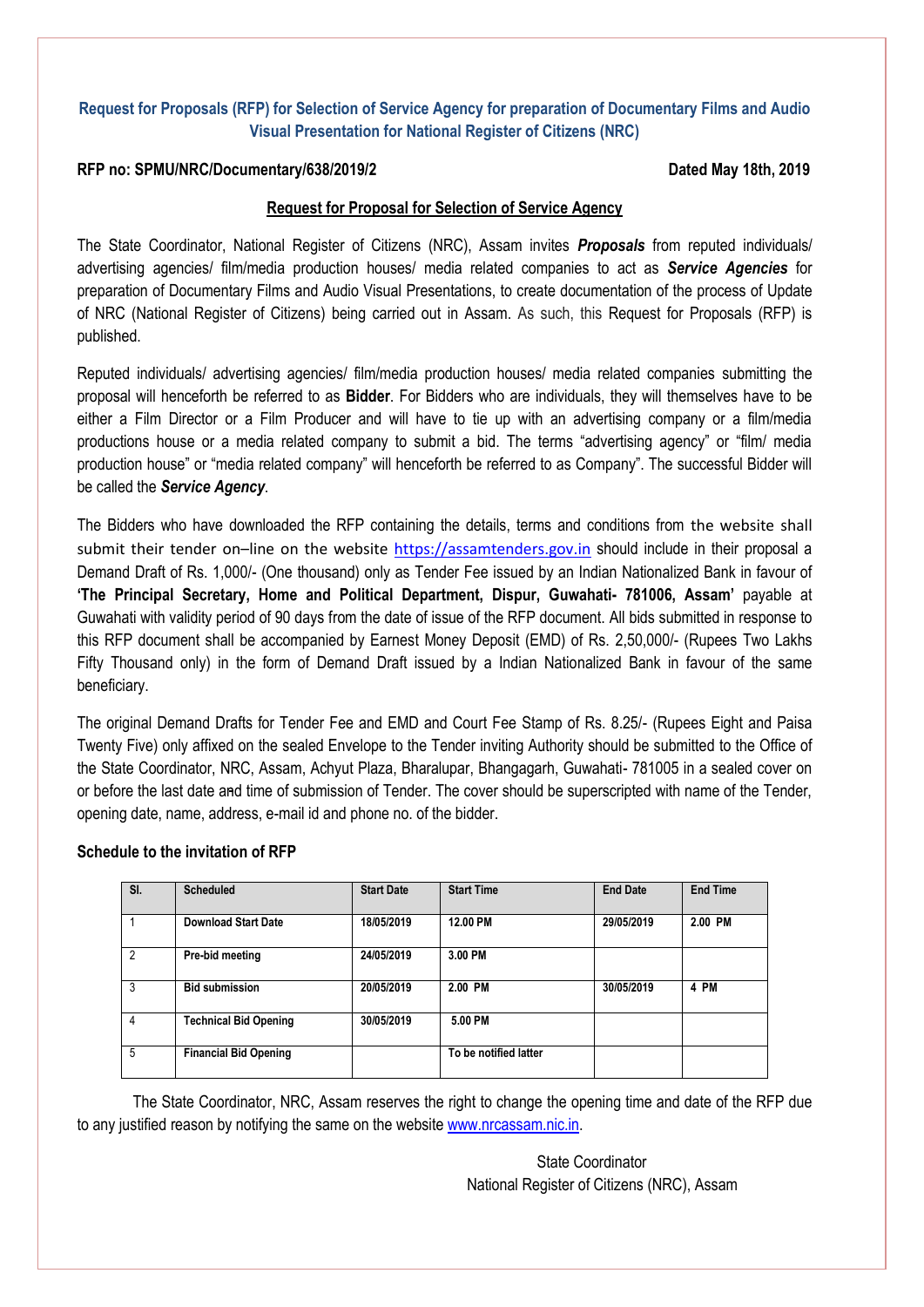# <span id="page-3-0"></span>*1 Fact Sheet*

| S.<br>No | <b>Details</b>                                                                                                                                                                                                                                                                                                                                                                |
|----------|-------------------------------------------------------------------------------------------------------------------------------------------------------------------------------------------------------------------------------------------------------------------------------------------------------------------------------------------------------------------------------|
| 1.       | The method of selection is: Quality cum Cost Based System (QCBS), Technical - 70% and<br>Commercial - 30%                                                                                                                                                                                                                                                                     |
| 2.       | RFP can be Downloaded from www.assamtenders.gov.in. However, the bidders are required to submit<br>the tender cost of Rs.1000 in the form of a demand draft in favour of 'The Principal Secretary, Home<br>and Political Department, Dispur, Guwahati- 781006, Assam' payable at Guwahati from any of the<br>nationalized/ scheduled commercial Bank along with the Proposal. |
| 3.       | Earnest Money Deposit of amount Rs. Rs. 2,50,000/- (Rupees Two Lakhs Fifty Thousand only)<br>Demand Draft in favour of 'The Principal Secretary, Home and Political Department, Dispur,<br>Guwahati-781006, Assam' payable at Guwahati from any of the nationalized/ scheduled commercial                                                                                     |
| 4.       | For the purpose of any clarification, the bidders may contact at the following address between<br>$\blacksquare$<br>10am to 5pm on all working days from 17/5/2019 to 29/5/2019.                                                                                                                                                                                              |
|          | Address: Office of The State Coordinator NRC, Assam, Achyut Plaza, Bhangagarh, Guwahati.                                                                                                                                                                                                                                                                                      |
|          | Email: cpm.nrc.assam@gmail.com (M: 8474839766)                                                                                                                                                                                                                                                                                                                                |
|          | A pre-bid meeting will be held on 24/05/2019 at 3 PM at the above address wherein any query of any<br>$\blacksquare$<br>interested bidder will be addressed.                                                                                                                                                                                                                  |
| 5.       | Bids need to remain valid for 90 days from the submission date                                                                                                                                                                                                                                                                                                                |
| 6.       | Bidders must submit:                                                                                                                                                                                                                                                                                                                                                          |
|          | An original copy of pre-bidding eligibility criterion details                                                                                                                                                                                                                                                                                                                 |
|          | An original copy of proposal for Technical Proposal                                                                                                                                                                                                                                                                                                                           |
|          | One original copy of the Commercial Proposal detailing the calculations of proposal                                                                                                                                                                                                                                                                                           |
| 7.       | The proposal submission address is:, Office of The State Coordinator NRC Assam, Achyut Plaza,<br>Bhangagharh, Guwahati.                                                                                                                                                                                                                                                       |
| 8.       | Proposals must be submitted no later than the following date and time:<br>30/05/2019 till 4 PM                                                                                                                                                                                                                                                                                |

# <span id="page-3-1"></span>*2 Background*

# <span id="page-3-2"></span>**2.1 What is National Register of Citizens (NRC)?**

The National Register of Citizens (NRC) is the register containing names of Indian CITIZENS. The only time that a National Register of Citizens (NRC) was prepared was in 1951 when after conduct of the Census of 1951, the NRC was prepared by recording particulars of all the persons enumerated during that Census. The NRC is now being updated in Assam as per orders and frequent monitoring by the Hon'ble Supreme Court of India.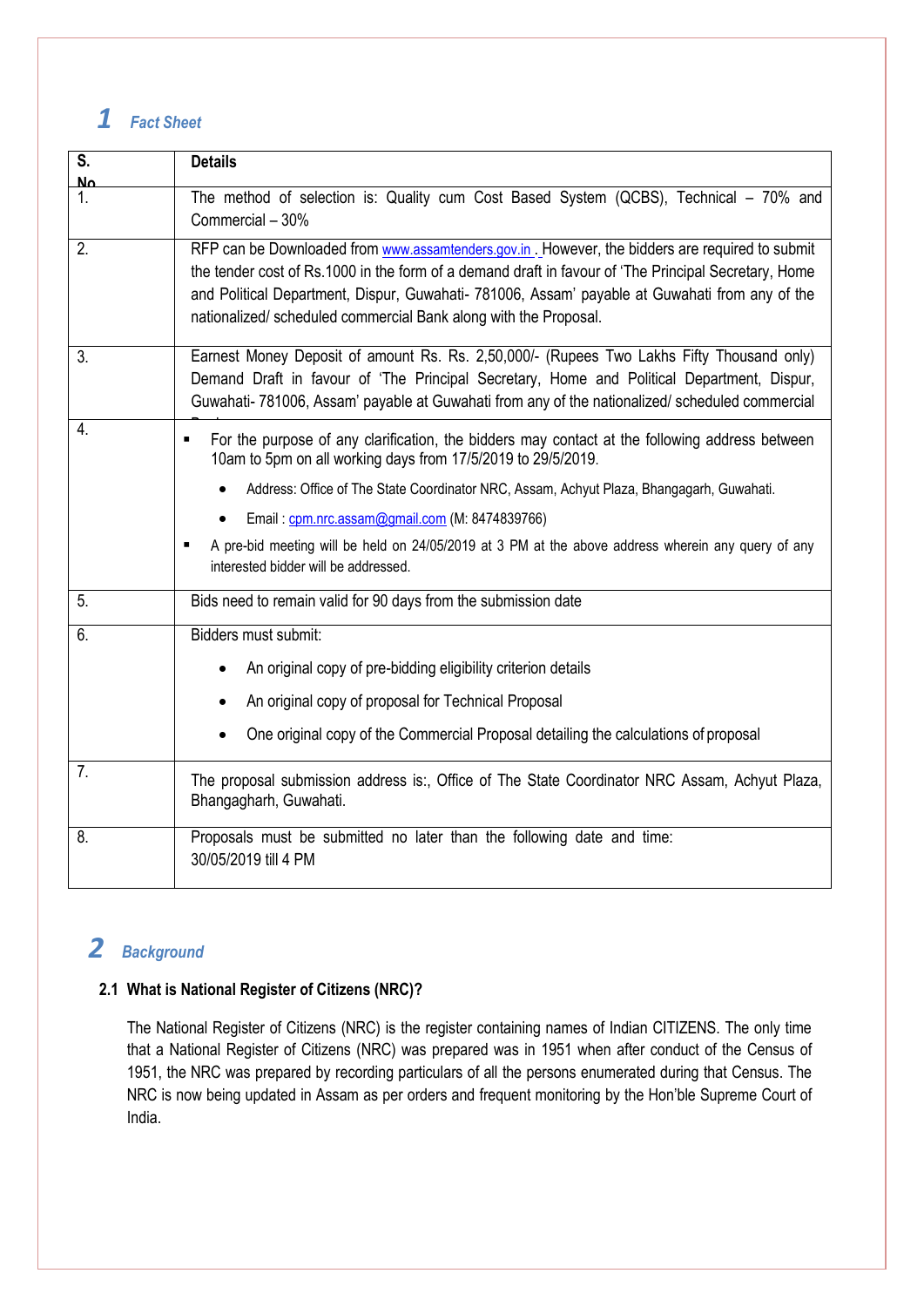# <span id="page-4-0"></span>**2.2 Purpose of RFP**

NRC Update is an extremely huge exercise without any precedence and it is imperative that adequate documentation of the process is carried out. Such documentation also needs to be done in formats which are to be understood and have the ability to record the elaborate and IT Intensive nature of the exercise. The Office of the State Coordinator, National Registration (NRC), Assam accordingly intends to get a proper Audio-Visual documentation of the NRC Update Project. For this purpose, this Office seeks to engage services of a **Service Agency** for designing creatives for preparation of Documentary Film(s) and Audio Visual Presentation(s) for the NRC Update being carried out in Assam.

# <span id="page-4-1"></span>*3 Scope of works for this RFP:*

### **3.1 The following will be the Scope of Works:**

- 1. **5 NUMBERS OF VIDEO DOCUMENTARIES:** The agency will be required to develop video documentary on NRC Update project covering:
	- a. The process flow adopted in all stages of NRC Update project
	- b. Verification processes undertaken across the state.
	- c. Interviews of public.
	- d. Interviews of officials involved in NRC works.
	- e. The above is only indicative

#### **VIDEO DOCUMENTARY**

| SI.<br>No.     | <b>Topics</b>                                                  | No.<br>οf<br><b>Production</b> | Duration per production<br>in minutes |
|----------------|----------------------------------------------------------------|--------------------------------|---------------------------------------|
| 1              | Main Documentary 1: "NRC Update Project" (Full Version)        |                                | 60                                    |
| $\overline{2}$ | Main Documentary 2 : "NRC Update Project" (Shorter<br>version) |                                | 15                                    |
| 3              | Other Documentaries : "Family Tree Verification"               |                                | 30                                    |
| 4              | Other Documentaries : "NRC - unique Features"                  |                                | 30                                    |
| 5              | Other Documentaries: "NRC - IT intensiveness"                  |                                | 30                                    |
|                | <b>Total for documentary</b>                                   | 5                              |                                       |

- Footage will be collected primarily for the Main Documentary from where some footage, say 60% to 70% of footage, will be used for the Main Documentary 1 & 2 and rest 30% to 40% unused footage along with computer graphics will be used for the Other Documentaries.
- Approximately 10% of time in Main and Other Documentaries will be based on heavy use of computer graphics deployed to explain the complex processes undertaken in the project, mainly the extensive use of IT in simpler terms.
- Whereas the implementation processes such as conduct of hearing, verification processes etc. will be shown through video shooting at various locations in the state, and through interviews of officials, policy makers, software etc. designers, the computer graphics will be used to explain the back-end IT etc. processes in simple manner.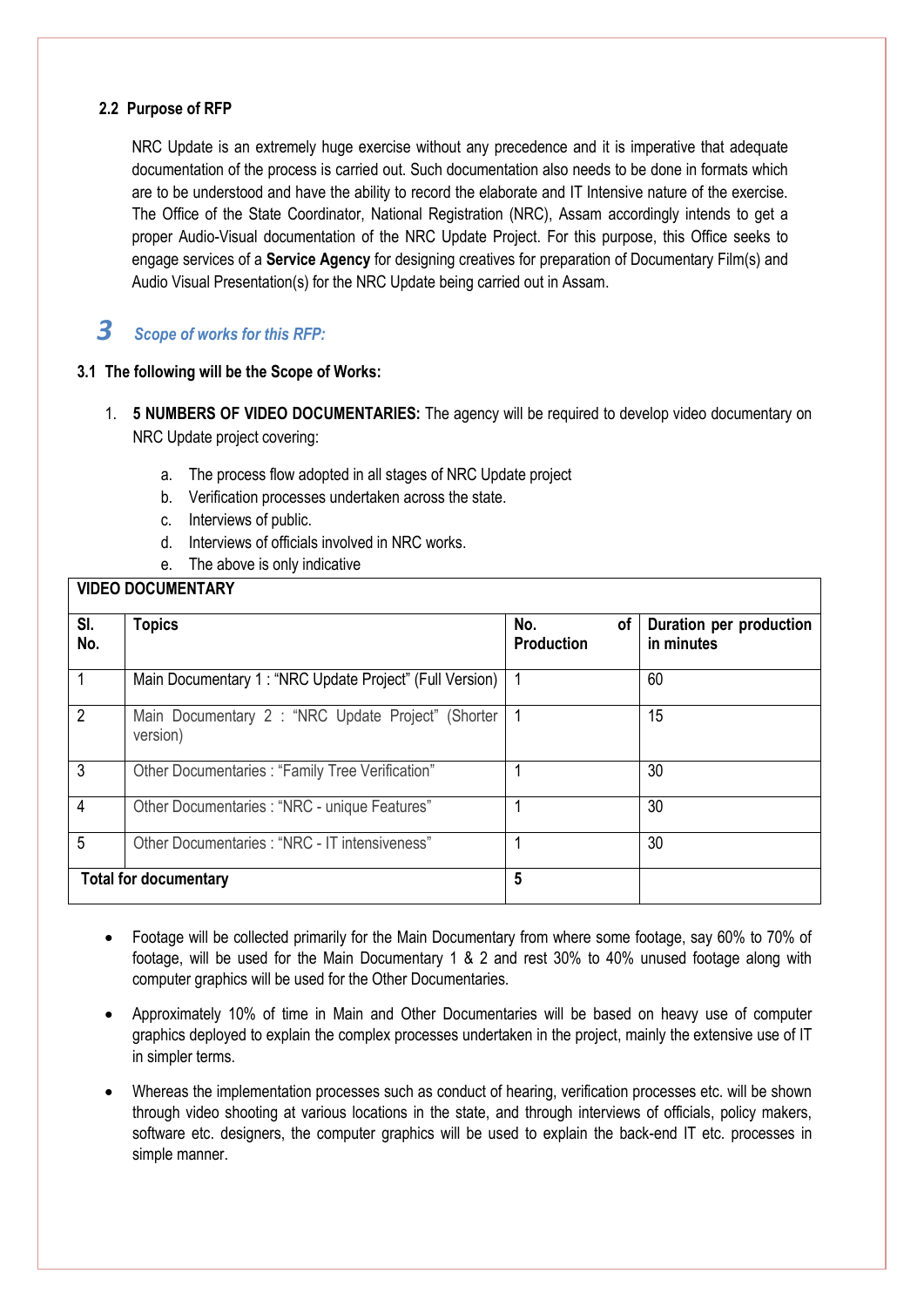- Other documentaries as listed under scope of work are basically sub-set of the main documentary which would be focusing on specific aspects like family tree verification method, IT features of NRC project etc. wherein the main documentary will embrace all aspects of updation process.
- The shooting will be done in different locations of the state.
- 2. **5 NUMBERS OF AUDIO-VISUAL (AV) PRESENTATIONS:** Develop sophisticated and detailed audio-visual presentation on NRC process narrating the intricacies of process details and technical aspects. The AV will contain computer graphics, hyperlinks to other documents, audio visual clipping, documents, both web based and locally hosted portals. The percentage of use of Computer Graphics may increase to 20% for AV Presentations.

| SI. No.        | <b>Topics</b>                                                      | No.<br>οf<br><b>Production</b> | <b>Duration</b><br>per<br>production |
|----------------|--------------------------------------------------------------------|--------------------------------|--------------------------------------|
|                | Main AV Presentation 1 : "NRC Update Project" (Full Version)       |                                | 60 minutes                           |
| 2              | Main AV Presentation 2 : "NRC Update Project" (Shorter<br>version) |                                | 15 minutes                           |
| 3              | Other AV Presentation: "Family Tree Verification"                  |                                | 30 minutes                           |
| $\overline{4}$ | Other AV Presentation: "NRC - unique Features"                     |                                | 30 minutes                           |
| 5              | Other AV Presentation: "NRC - IT intensiveness"                    |                                | 30 minutes                           |
|                | <b>Total for Audio Productions</b>                                 | 5                              |                                      |

- 3. The above Scope of Works will have the following specifications :
	- a. Music composed as well as stock music will be used for both types of items Video Documentaries and AV Presentations.
	- b. The language of the documentaries will be English with versions in Hindi and Assamese. Sub-titles for Interviews and other written material will also have to be in English while Hindi and Assamese language will be used for the respective language version.
	- c. **Special Note on Computer Graphics:** The evaluation of the commercial bids will be made based on quotes submitted by the Bidders based on the assumption that Video Documentaries will have 10% of the time i.e 6 minutes for Computer Graphics and AV Presentations will have 20% of the time i.e 12 minutes for Computer Graphics. The computer graphics developed for the project would, therefore, be around 12 minutes which may be used across various Video documentaries and AV Presentations. While taking the quotes from the Bidders, quote for computer graphics will be taken separately. While evaluating the commercials, the quote for Video Documentaries will be evaluated with 6 minutes of computer graphics and the quote for AV Presentation will also be evaluated with 6 minutes of computer graphics. The actual use of computer graphics in the final product will be determined on the flow of the design etc and may vary from the 6 minutes in Main Documentary 1 (Full Version) or 12 minutes in Main AV Presentation 1 (Full Version) or corresponding durations in other documentaries and AV Presentations.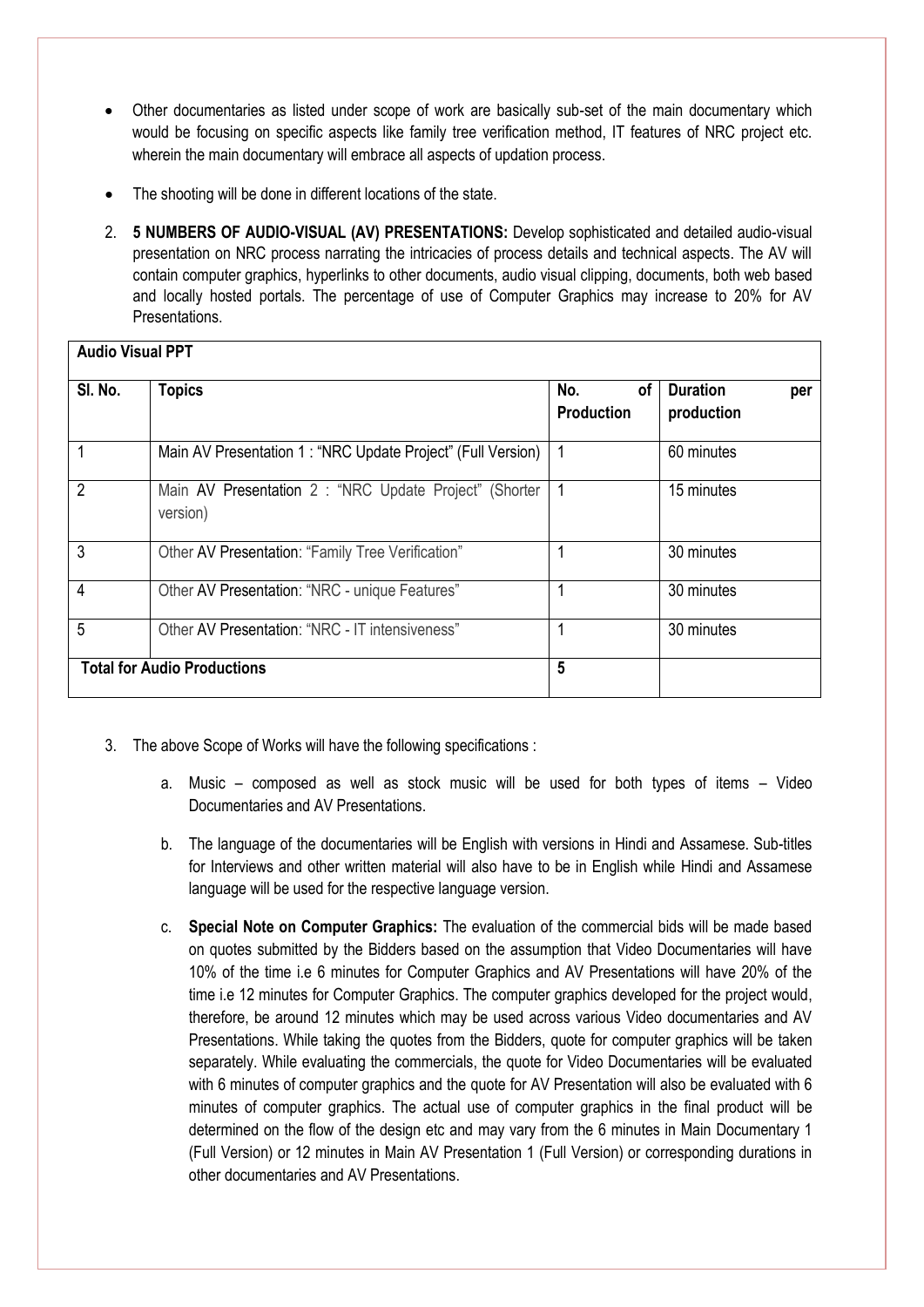d. Special Note in Commercial Evaluation: the commercial quotes will be taken only for 1.) Main Documentary 1 (Full Version), 2.) Computer Graphics (@ per second), 3.) for Main AV Presentation 1 (Full Version). Based on these three rates, costs for evaluation of other items will be determined as follows:

For other documentaries of 30 minutes, the amount will be 15% of Main Documentary 1, while for other documentaries of 15 minutes, the amount will be 10% of main Documentary 1. The following illustration explains the situation :

If the rate quoted by the Bidder for 1.) Main Documentary 1 (Full Version) is **Rs X**, for 2.) Computer Graphics (@ per second), it is **Rs Y** and for 3.) for Main AV Presentation 1 (Full Version), it is **Rs Z,**  the total Bid Value will be as follows :

| <b>ITEM</b>                                                                  | <b>Evaluated Rate</b> |
|------------------------------------------------------------------------------|-----------------------|
| Main Documentary 1 (Full Version) - 60 Minutes                               | X+360*Y               |
| Main Documentary 1 (Shorter Version) - 15 Minutes                            | $0.10*(X+360*Y)$      |
| Other Documentaries : "Family Tree Verification" - 30 Minutes                | $0.15*(X+360*Y)$      |
| Other Documentaries : "NRC - unique Features" - 30 Minutes                   | $0.15*(X+360*Y)$      |
| lOther Documentaries : "NRC - IT intensiveness" - 30 Minutes                 | $0.15*(X+360*Y)$      |
| Main AV Presentation 1 (Full Version) - 60 Minutes                           | Z+360*Y               |
| Main AV Presentation 2 : "NRC Update Project" (Shorter version) - 15 Minutes | $0.10*(Z+360*Y)$      |
| Other AV Presentation: "Family Tree Verification" - 30 Minutes               | $0.15*(Z+360*Y)$      |
| Other AV Presentation: "NRC - unique Features" - 30 Minutes                  | $0.15*(Z+360*Y)$      |
| lOther AV Presentation: "NRC - IT intensiveness" - 30 Minutes                | $0.15*(Z+360*Y)$      |

#### **3.2. Time frame of executing the work :**

- a. The Main Documentary 1 & 2 will have to be completed within 45 days of the Work Order and other documentaries to be completed within 30 days of completion of the Main Documentary.
- b. The Main AV Presentation 1 will have to be completed within 45 days of the Work Order and other documentaries to be completed within 30 days of completion of the Main Documentary.
- c. Delays will be subjected to penalties as described in the Service Level Agreement (SLAs) given separately.
- d. Mobilisation by the successful Bidder will have to start within 3 days of the Work Order and video shooting etc in the field will have to start within 5 days of the Work Order.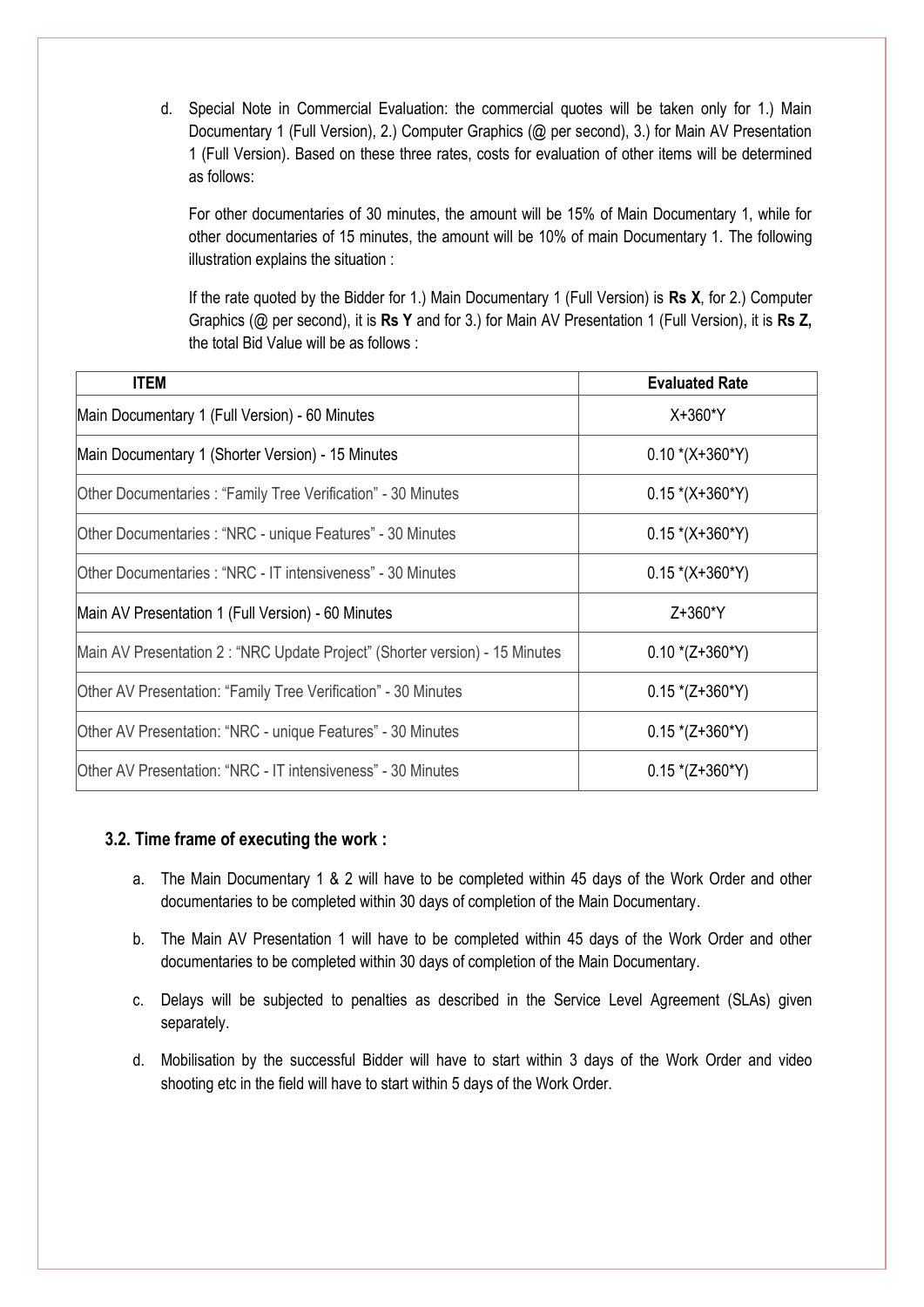# <span id="page-7-0"></span>**4. Eligibility criteria (Envelope 1 – Pre-bid qualification details (Refer Section 6 (b)):**

| <b>Eligibility Criteria</b>                                                                                                                                                                                                                                                                                                                                                                                                                                                     | Documents to be submitted                                                                                                                                                                                                                                                                                                                                                                                                                          |
|---------------------------------------------------------------------------------------------------------------------------------------------------------------------------------------------------------------------------------------------------------------------------------------------------------------------------------------------------------------------------------------------------------------------------------------------------------------------------------|----------------------------------------------------------------------------------------------------------------------------------------------------------------------------------------------------------------------------------------------------------------------------------------------------------------------------------------------------------------------------------------------------------------------------------------------------|
| The Bidder may be an individual or an advertising agency or<br>production house or a media related company. In case of<br>individuals, they will have to tie up with an advertising<br>company or a productions house or a media related<br>company. Such individuals will themselves have to be either<br>a Film Director or a Film Producer. The terms "advertising<br>agency" or "production house" or "media related company"<br>will henceforth be referred to as Company" | Name and address of Individual (if applicable)<br>Name and address of Advertising Agency/ Production<br>Media<br>Related<br>House<br>$\frac{1}{2}$<br>Company<br>(if<br>applicable):<br>Description of works undertaken by the Individual/<br>Advertising Agency/ Production House / Media<br>Document/ self-certified certificate of tie-up of the<br>individual with the company to be enclosed (Yes/ No)<br>Documents<br>establish<br>the<br>to |
| The bidder as Director/ Producer/ Company need to have<br>adequate experience - at least one short film or<br>documentary and 2 TV Commercials (TVCs) or similar<br>production. The film/ documentary should have been<br>displayed at well-known locations and the TVCs should<br>have been telecast in at least 5 national channels. The<br>Bidder needs to be involved as Director or Producer or<br>Company creating the Short Film/ Documentary/ TVCs.                     | Names and description of short film or documentary<br>directed (to also give the names of screening<br>locations) ;<br>1.)<br>2.)<br>3.)<br>Names and description of TV Commercials (TVCs) (to<br>also give the names of channels);<br>1.)<br>2.)<br>3.)<br>4.)<br>5.)<br>Names and description of other similar productions (to<br>also give details of display/ dissemination/ screening)<br>$\pmb{\cdot}$<br>1.)<br>2.)<br>3.)                  |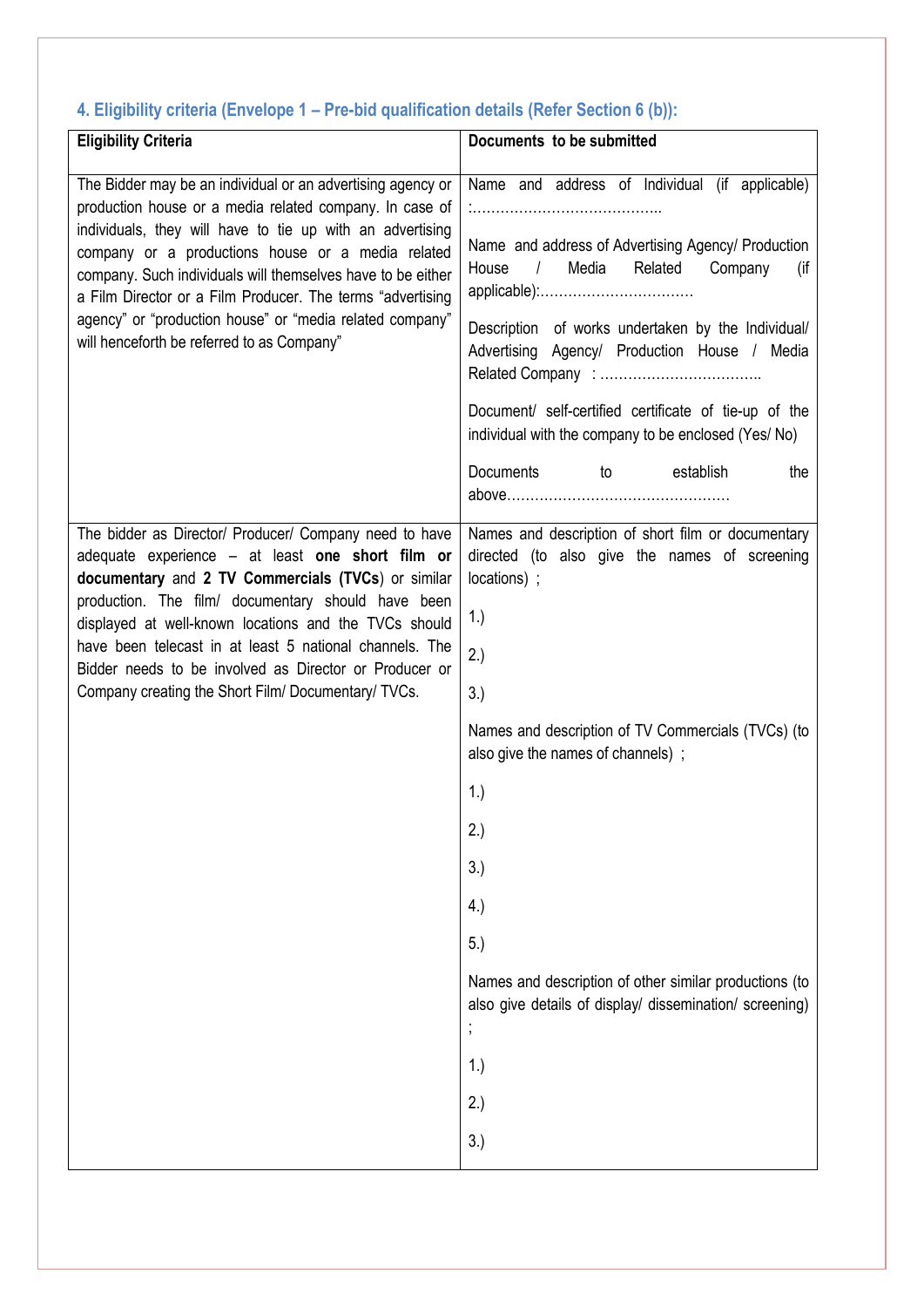|                                                                                                                                                     | 4.)                                                                                                                                                                                                                                                                                                                                                                                                                                                                                                                                                                                                                                                                                     |
|-----------------------------------------------------------------------------------------------------------------------------------------------------|-----------------------------------------------------------------------------------------------------------------------------------------------------------------------------------------------------------------------------------------------------------------------------------------------------------------------------------------------------------------------------------------------------------------------------------------------------------------------------------------------------------------------------------------------------------------------------------------------------------------------------------------------------------------------------------------|
|                                                                                                                                                     | 5.)                                                                                                                                                                                                                                                                                                                                                                                                                                                                                                                                                                                                                                                                                     |
|                                                                                                                                                     |                                                                                                                                                                                                                                                                                                                                                                                                                                                                                                                                                                                                                                                                                         |
| Submission of Earnest Money Deposit (EMD)                                                                                                           | Earnest Money Deposit (EMD) of Rs. 2,50,000/-<br>(Rupees Two Lakhs Fifty Thousand only) in the form<br>of Demand Draft issued by a Indian Nationalized Bank<br>in favour of the same beneficiary. (Rupees Ten<br>Thousand only). The Bid Security of the successful<br>bidder shall be retained till completion of the bidding<br>process but shall not carry any interest. If the<br>successful bidder fails to execute the agreement within<br>the specified time, or withdraws his bid within the<br>validity of the bid, the Bid Security shall be forfeited.<br>The Bid Security of the unsuccessful bidders will be<br>returned within 30 days after the finalization of the bid. |
| Submission of Tender fee                                                                                                                            | The Bidders who have downloaded the RFP<br>containing the details, terms and conditions from the<br>website should include in their proposal a Demand<br>Draft of Rs. 1,000/- (One thousand) only as Tender<br>Fee issued by an Indian Nationalized Bank in favour of<br>'The Principal Secretary, Home and Political<br>Department, Dispur, Guwahati- 781006, Assam'<br>payable at Guwahati with validity period of 90 days<br>from the date of issue of the RFP document.                                                                                                                                                                                                             |
| Experience of the individual or Company at least 10 years in<br>field of Documentary Films development/ TV Commercials/<br><b>AV Advertisements</b> | Description with Documentary evidence of such<br>experience.                                                                                                                                                                                                                                                                                                                                                                                                                                                                                                                                                                                                                            |
| Company to have Annual Turnover of minimum Rs.<br>50,00,000 (Rupees Fifty Lakhs) only for last 3 years.                                             | Attach certificate from Chartered Accountant for<br>the Financial Year:                                                                                                                                                                                                                                                                                                                                                                                                                                                                                                                                                                                                                 |
|                                                                                                                                                     | 2016-17<br>а.                                                                                                                                                                                                                                                                                                                                                                                                                                                                                                                                                                                                                                                                           |
|                                                                                                                                                     | 2017-18:<br>b.                                                                                                                                                                                                                                                                                                                                                                                                                                                                                                                                                                                                                                                                          |
|                                                                                                                                                     | 2018-19:<br>c.                                                                                                                                                                                                                                                                                                                                                                                                                                                                                                                                                                                                                                                                          |
| Legal Entity - Bidder Company should be                                                                                                             | Copy of Certificate of Incorporation                                                                                                                                                                                                                                                                                                                                                                                                                                                                                                                                                                                                                                                    |
| Proprietorship/ Partnership/ Pvt. Ltd/ Pub. Ltd                                                                                                     | Copy of Registration Certificates                                                                                                                                                                                                                                                                                                                                                                                                                                                                                                                                                                                                                                                       |
| Registered with the Service Tax Authorities<br>п                                                                                                    | Letter from Company Secretary on Bidder's letter                                                                                                                                                                                                                                                                                                                                                                                                                                                                                                                                                                                                                                        |
| Should have been operating for the last Five (5) years<br>п<br>in India.                                                                            | head for last five years operation.                                                                                                                                                                                                                                                                                                                                                                                                                                                                                                                                                                                                                                                     |
| The bidder Individual or Company should not have been<br>blacklisted by any Government organization.                                                | Self-declaration certificate regarding the matter that<br>the organization is not blacklisted by any Government                                                                                                                                                                                                                                                                                                                                                                                                                                                                                                                                                                         |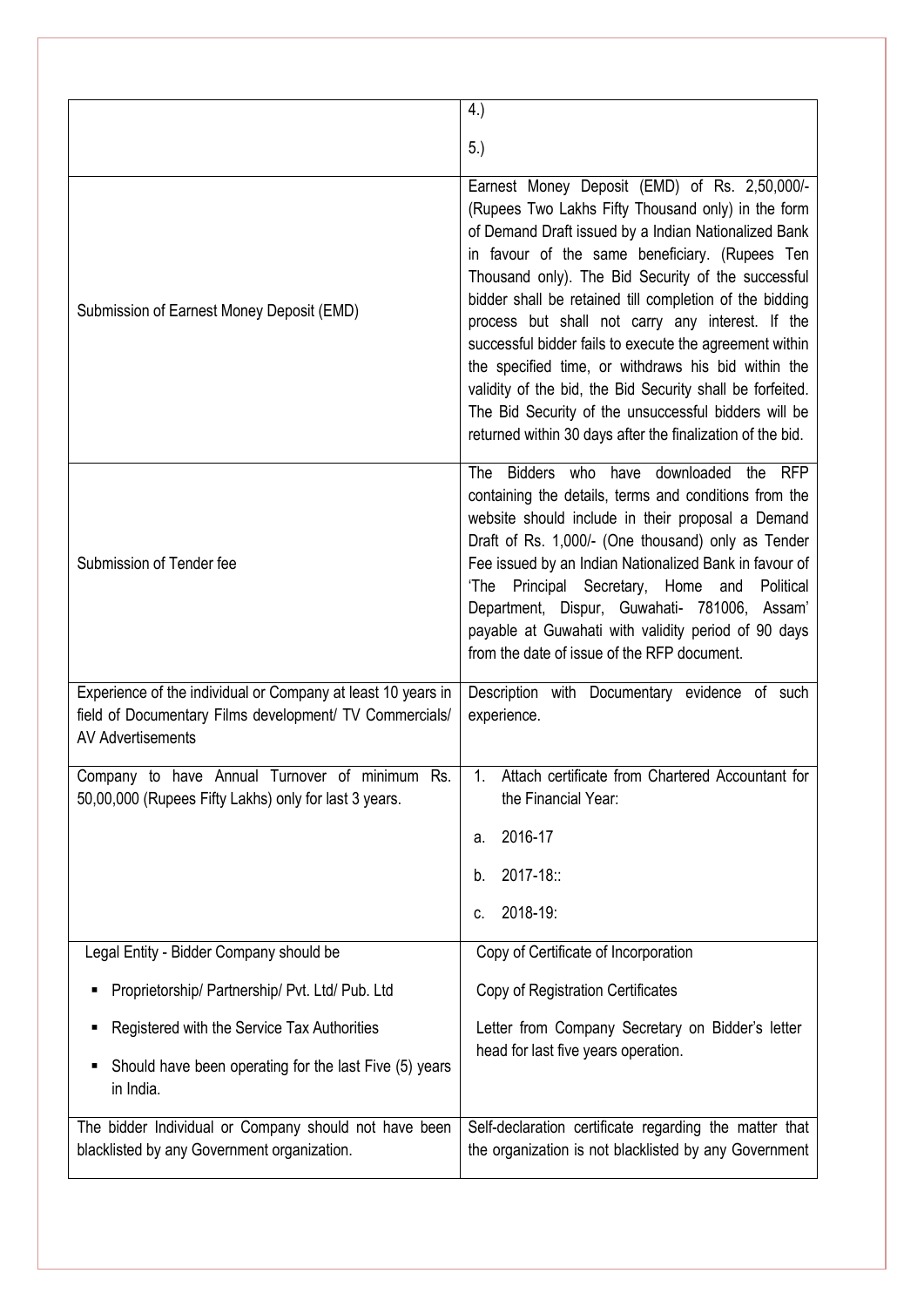|                                                             | Organization.                                        |
|-------------------------------------------------------------|------------------------------------------------------|
|                                                             | Should submit a self declaration for not being under |
|                                                             | legal action for corrupt or fraudulent practices.    |
|                                                             |                                                      |
|                                                             |                                                      |
| Bidder to have a team to have adequate numbers of           | CV of resources to be submitted detailing name,      |
| resources for:                                              | address, experience details.                         |
| a) Script writing                                           |                                                      |
| b)<br>Editing                                               |                                                      |
| Camera Shoot/ Camera Person.<br>C)                          |                                                      |
| d) Sound Engineer/ Recordist.                               |                                                      |
| Each of the above will have to have a minimum experience    |                                                      |
| of working in at least 1 Feature Films or at least 5 Short  |                                                      |
| Films/ TVCs/ AVs/Documentaries etc). Such films will have   |                                                      |
| to be screened at well known locations and the TVCs should  |                                                      |
| have been telecast in National TV channels.                 |                                                      |
| Bidder to have adequate hardware for video filming, editing | Submit details of camera & equipment and sourcing    |
| - the Bidder must either own the required technical         |                                                      |
| equipment or have tie up/MOU with an agency.                |                                                      |
| Non refundable court fee stamp of Rs.8.25 (Rupees eight &   |                                                      |
|                                                             |                                                      |
| paisa twenty five) only.                                    |                                                      |
| The proposal document shall be signed by the proposer in    |                                                      |
| all the pages with official seal (in case of company).      |                                                      |
|                                                             |                                                      |

The details to be provided in an envelope marked as "Envelope 1 - Pre-Bid Eligibility Criterion".

# <span id="page-9-0"></span>**5. Service Level Agreements (SLA)/Penalty**

- 5.1 In case of failure to complete Main Documentary 1 & 2/ Main AV Presentation 1 within 45 days of the Work Order, a penalty of reduction in 1% of work value will be levied on each three days of delay.
- 5.2 In case of failure to complete other documentaries/other AV Presentation to be completed within 30 days of completion of the Main Documentary, a penalty of reduction in 1% of work value will be levied on each day of delay.

Imposition of SLA will, however, be decided by the Department and if reasons found justified the SLA amount can also be relaxed

### <span id="page-9-1"></span>*6. Terms and Conditions of RFPs*

### **a. Earnest Money Deposit (EMD)**

- a. Bidders shall submit, along with their Bids, EMD as per the details mentioned in Fact Sheet. EMD should be valid for 90 days beyond the final bid validity period.
- b. EMD of all unsuccessful bidders would be refunded by This Office within 30 days of the bidder being notified as being unsuccessful. The EMD, for the amount mentioned above, of successful bidder would be returned upon submission of Performance Bank Guarantee as per the format provided in Annexure.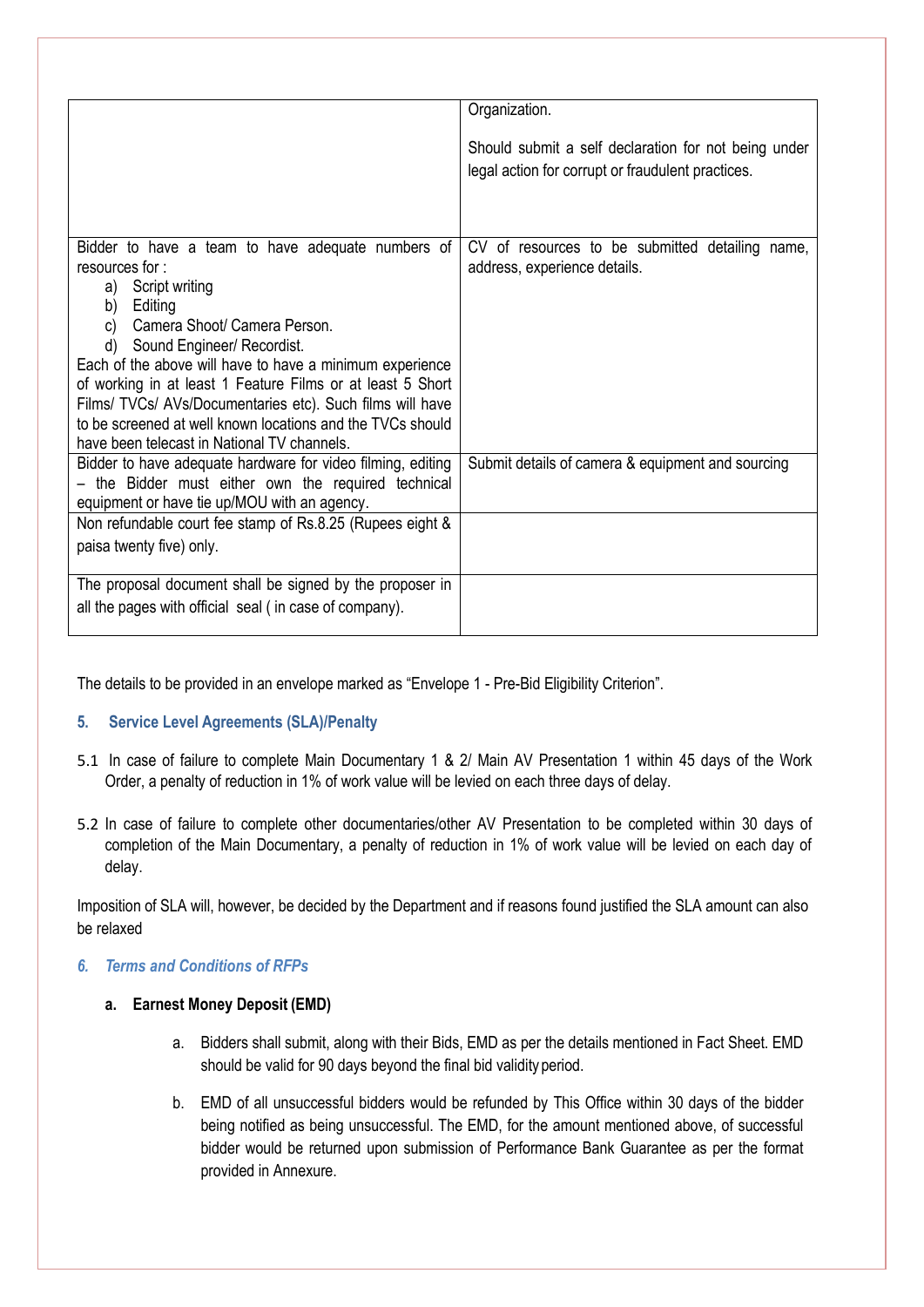- c. The EMD amount is interest free and will be refundable to the unsuccessful bidders without any accrued interest on it.
- d. The bid / proposal submitted without EMD, mentioned above, will be summarily rejected.
- e. The EMD may be forfeited:
	- i. If a bidder withdraws its bid during the period of bid validity.
	- ii. In case of a successful bidder, if the bidder fails to sign the contract in accordance with this RFP.

#### **b. Submission of Proposals/Bids**

- 6.2.1 The bidders should submit their responses in the following manner:
	- **a. Envelope 1: Pre-bid qualification details - 1 Original in First envelope.**
	- **b. Envelope 2: Technical Bid - 1 Original in Second envelope.**
	- **c. Envelope 3: Commercial Bid - 1 Original with detailed calculations in third envelope.**
- 6.2.2 Please Note that Prices should not be indicated in the Technical Bid but should only be indicated in the Commercial Bid. Indicating the commercials/ prices in the Technical Bid will lead to the bidder being rendered invalid.
- 6.2.3 **The three envelopes containing copies of Pre-bid qualification details, Technical Bid, and Commercial Bid should be put in another single sealed big/cover envelope clearly marked as "Response to RFP for selection of service agency for preparation of video documentary, and audio-visual presentation for National Register of Citizens, Assam."**
- 6.2.4 The outer envelope thus prepared should also indicate clearly the name, address, telephone number, e-mail ID and fax number of the bidder to enable the Bid to be returned unopened in case it is declared "Late".
- 6.2.5 All the pages of the proposal must be sequentially numbered and must contain the list of contents with page numbers. Any deficiency in the documentation may result in the rejection of the Bid.
- 6.2.6 The original proposal/bid shall be prepared in indelible ink. It shall contain no interlineations or overwriting, except as necessary to correct errors made by the bidder itself. Any such corrections must be initialled by the person (or persons) who sign(s) the proposals.
- 6.2.7 All pages of the bid including the duplicate copies, shall be initiated and stamped by the person or persons who sign the bid.
- 6.2.8 In case of any discrepancy observed by this Office in the contents of the submitted original paper bid documents with respective copies, the information furnished on original paper bid document will prevail over others.

#### **c. Language**

The Proposal should be filled by the bidders in English language only. If any supporting documents submitted are in any language other than English, translation of the same in English language is to be duly attested by the Bidders. For purposes of interpretation of the documents, the English translation shall govern.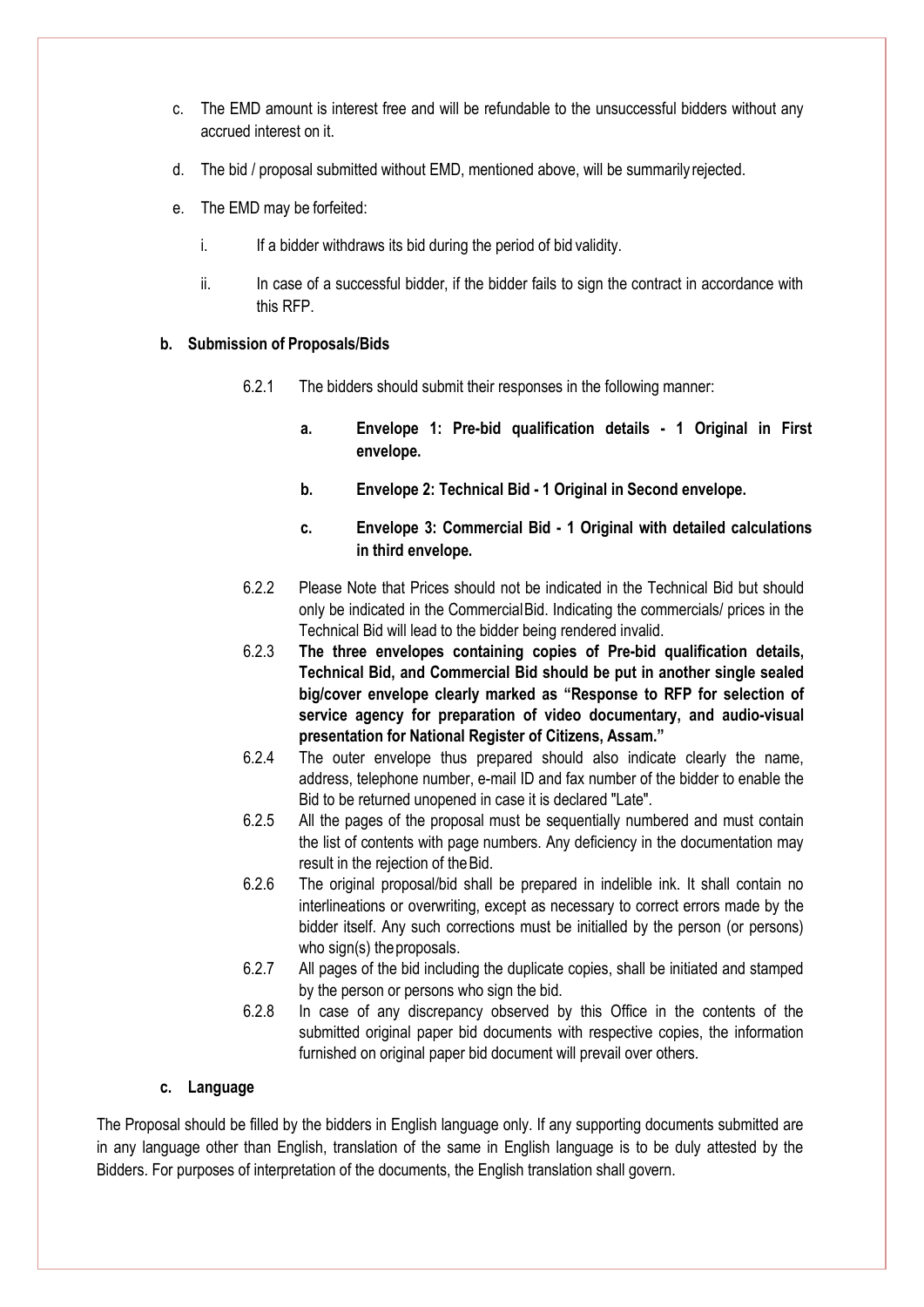# **d. Amendment of Request for Proposal**

At any time prior to the deadline (or as extended by This Office) for submission of bids, this Office for any reason, whether at its own initiative or in response to clarifications requested by prospective bidder may modify the RFP document by issuing amendment(s). All bidders will be notified of such amendment(s) by publishing on the website [www.nrcassam.nic.in](http://www.nrcassam.nic.in/) , and these will be binding on all the bidders. This Office, at its discretion, may extend the deadline for the submission of proposals. This Office reserves the right to change the scope of work at any period of time. . In such case, this Office will release a corrigendum/clarification and ask the Bidders to resubmit their commercial bids only.

# **e. Bid Price**

Commercial Bid shall be as per the format provided in this RFP. Bid price for evaluation purpose is inclusive of all applicable taxes, duties, other levies and charges etc. All applicable taxes, duties, other levies and charges etc. shall be required to be mentioned as per the format.

Bidders shall quote for the entire scope of contract on "overall responsibility" basis such that the total bid price covers all the Bidder's obligations mentioned in or to be reasonably inferred from the bidding documents in respect of providing the services.

Prices quoted by the Bidder shall remain fixed during the entire contract period and not subject to variation on any account. A bid submitted with an adjustable price quotation or with incomplete details will be treated as nonresponsive and shall be rejected.

# **f. Late Bids**

- 6.6.1 Bids received after the due date and the specified time (including the extended period if any) for any reason whatsoever, shall not be entertained and shall be returned unopened.
- 6.6.2 The bids submitted by telex/telegram/ fax/e-mail etc. shall not be considered. No correspondence will be entertained on this matter.
- 6.6.3 This Office shall not be responsible for any postal delay or non-receipt/ nondelivery of the documents. No further correspondence on the subject will be entertained.
- 6.6.4 This Office reserves the right to modify and amend any of the above-stipulated condition/criterion depending upon project priorities vis-à-vis urgent commitments.

### **g.** *Deviations*

<span id="page-11-0"></span>The bidder is required to submit a no deviation and unconditional bid against this RFP. Any bid submitted with deviations/assumptions which are material in nature or qualify for the deviation of terms & conditions of this RFP may be rejected summarily.

### <span id="page-11-1"></span>*7. Evaluation process*

- a. An Evaluation Committee constituted by this Office shall evaluate the responses to the RFP and all supporting documents/documentary evidence. Inability to submit requisite supporting documents/ documentary evidence, may lead to rejection.
- b. The decision of the Evaluation Committee in the evaluation of responses to the RFP shall be final. No correspondence will be entertained outside the process of evaluation with the Committee.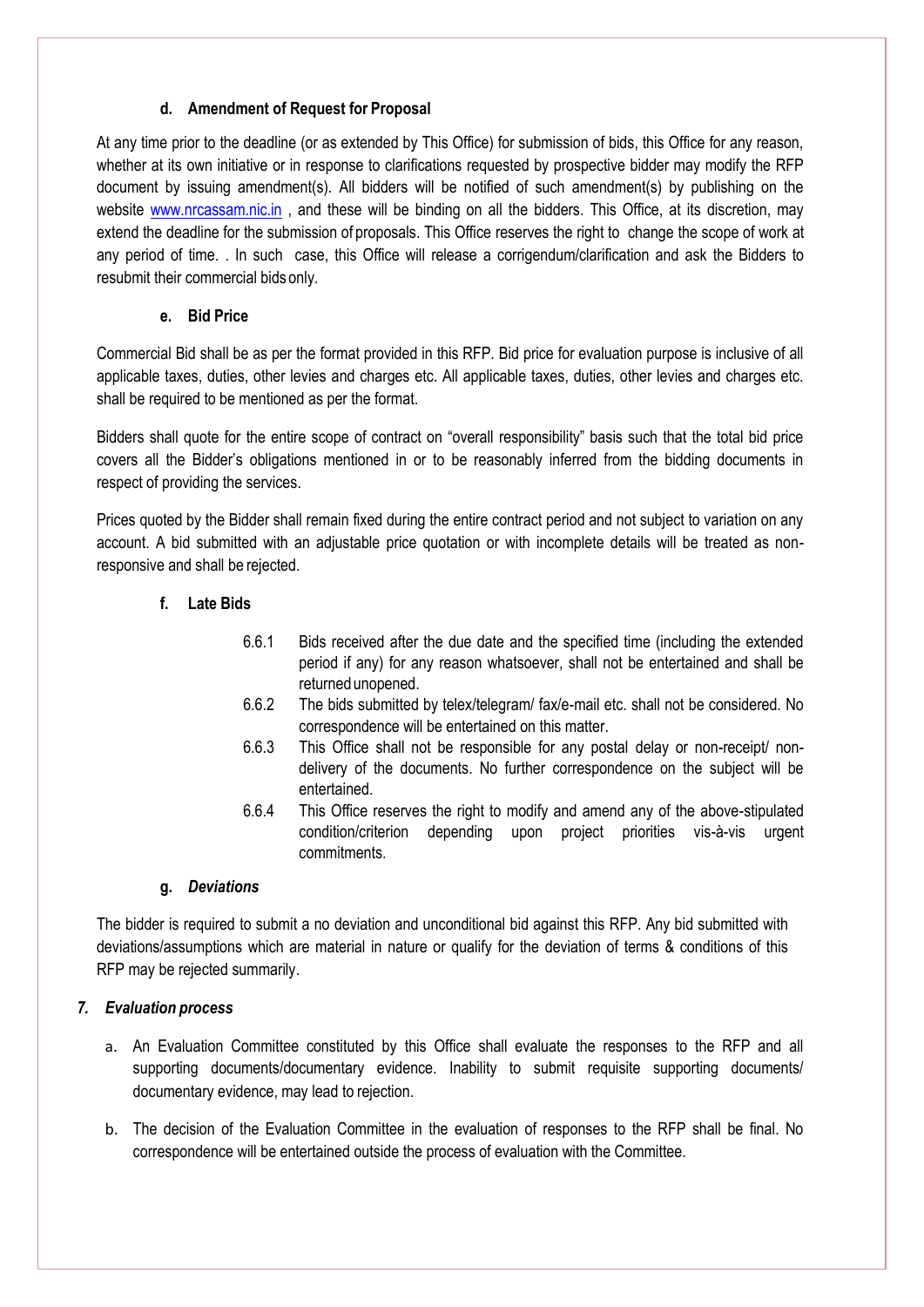- c. The Evaluation Committee may ask for meetings with the Bidders to seek clarifications on their proposals.
- d. The Evaluation Committee reserves the right to reject any or all proposals on the basis of any deviations.
- e. Each of the responses shall be evaluated as per the criterions and requirements specified in this RFP.
- f. The steps for evaluation are as follows:

# <span id="page-12-0"></span>**i. Stage 1: Pre-bid eligibility criterions evaluation**

- A. Envelope 1 marked as "Pre-bid qualification details" will be opened only on the specified date in front of the bidders.
- B. This Office will review the Pre-bid qualification details of all bidders to determine whether they qualify for opening of technical bids. Bids that are not in accordance with the requirements are liable to be disqualified at the discretion of this Office.

# <span id="page-12-1"></span>**ii.Stage 2: Technical evaluation**

- A. Envelope 2 marked as "Technical Bid" will be opened only of those bidders who have qualified in the Pre bid eligibility criterions evaluation on the specified date in front of the bidders.
- B. This Office will review the technical bids of the short-listed bidders to determine whether the technical bids are as per the requirements laid down. Bids that are not in accordance with the requirements are liable to be disqualified at the discretion of this Office.
- C. The bidders' technical solutions proposed in the bid document will be evaluated as per the requirements specified in the RFP and technical evaluation framework as mentioned.
- D. Each Technical Bid will be assigned a technical score out of a maximum of 100 marks. Only the bidders who get a Technical score of 70% or more (prior to normalization) will qualify for commercial evaluation stage. Failing to secure minimum marks shall lead to technical rejection of the Bid and Bidder.
- E. The Final Normalized technical score of the Bidder shall be calculated as follows:

# *Normalized Technical Score of a Bidder = {Technical Score of that Bidder / Score of the Bidder with the highest technical score} X 100 (adjusted to 2 decimals)*

### **Example:**

| <b>Bidders</b> | <b>Technical Score</b> | <b>Calculation</b>         | <b>Normalized Technical Score</b> |
|----------------|------------------------|----------------------------|-----------------------------------|
| Bidder-1       | 88                     | $(88/95)*100$              | 92.63                             |
| Bidder-2       | 65                     | $(65/95)*100$              | 68.42                             |
| Bidder-3       | 95                     | $(95/95)$ <sup>*</sup> 100 | 100                               |

### <span id="page-12-2"></span>**Only Bidders with Technical Scores 80 or above will be eligible for Commercial Bid opening.,**

### **iii.Stage 3: Commercial Evaluation**

- A. All the technically qualified bidders will be notified to participate in Commercial Bid opening process.
- B. The commercial bids for the technically qualified bidders will then be opened on the notified date and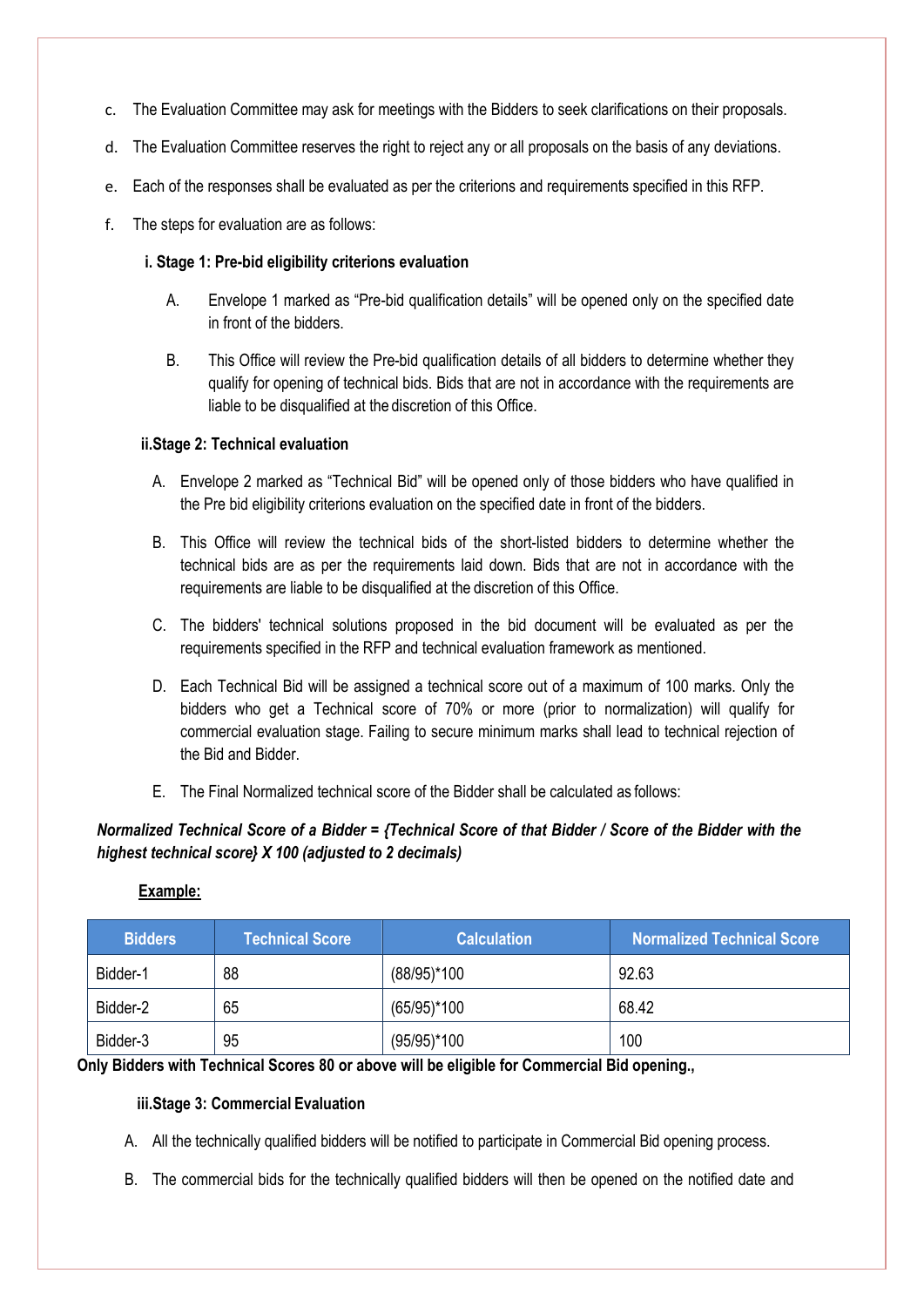time in the presence of representatives of qualified bidders and reviewed to determine whether the commercial bids are in accordance with the RFP requirements. Bids that are not substantially responsive are liable to be disqualified at the discretion of this Office.

C. The Normalized commercial score of the technically qualified bidders will be calculated, while considering the Commercial quote given by each of the Bidders in the Commercial Bid as follows:

*Normalized Commercial Score of a Bidder = {Lowest Commercial Quote of Bidder / Commercial Quote of Bidder under consideration} X 100 (adjusted to 2 decimals)*

#### **Example:**

| <b>Bidders</b> | <b>Commercial Quote (In lakhs)</b> | <b>Calculation</b> | <b>Normalized</b><br><b>Commercial</b><br><b>Score</b> |
|----------------|------------------------------------|--------------------|--------------------------------------------------------|
| Bidder-1       | 110                                | $(110/110)*100$    | 100                                                    |
| Bidder-2       | 140                                | $(110/140)$ *100   | 78.57                                                  |
| Bidder-3       | 160                                | $(110/160)$ * 100  | 68.75                                                  |

- D. The bid price will include all taxes and levies and shall be in Indian Rupees and mentioned separately.
- E. Any conditional bid would be rejected

### <span id="page-13-0"></span>**iv.Stage 4: Final score calculation throughQCBS**

a. The final score will be calculated through Quality and Cost selection method based on the following weight-age:

Technical: **70%**

Commercial: **30%**

**Final Score** = (0.70\*Normalized Technical Score) + (0.30\* Normalized Commercial Score)

#### **Example:**

| <b>Bidders</b> | Normalized technical score | Normalized commercial score | Final Score (70:30) |
|----------------|----------------------------|-----------------------------|---------------------|
| Bidder-1       | 92.63                      | 100                         | 94.84               |
| Bidder-2       | Not qualified              |                             |                     |
| Bidder-3       | 100                        | 68.75                       | 90.62               |

- b. The bidder with the highest Final score shall be treated as the Successful bidder. In the above example, Bidder-1 will be treated as successful bidder.
- c. In the event the Final scores are 'tied', the bidder securing the highest technical score will be adjudicated as the Best Value Bidder for award of the Project.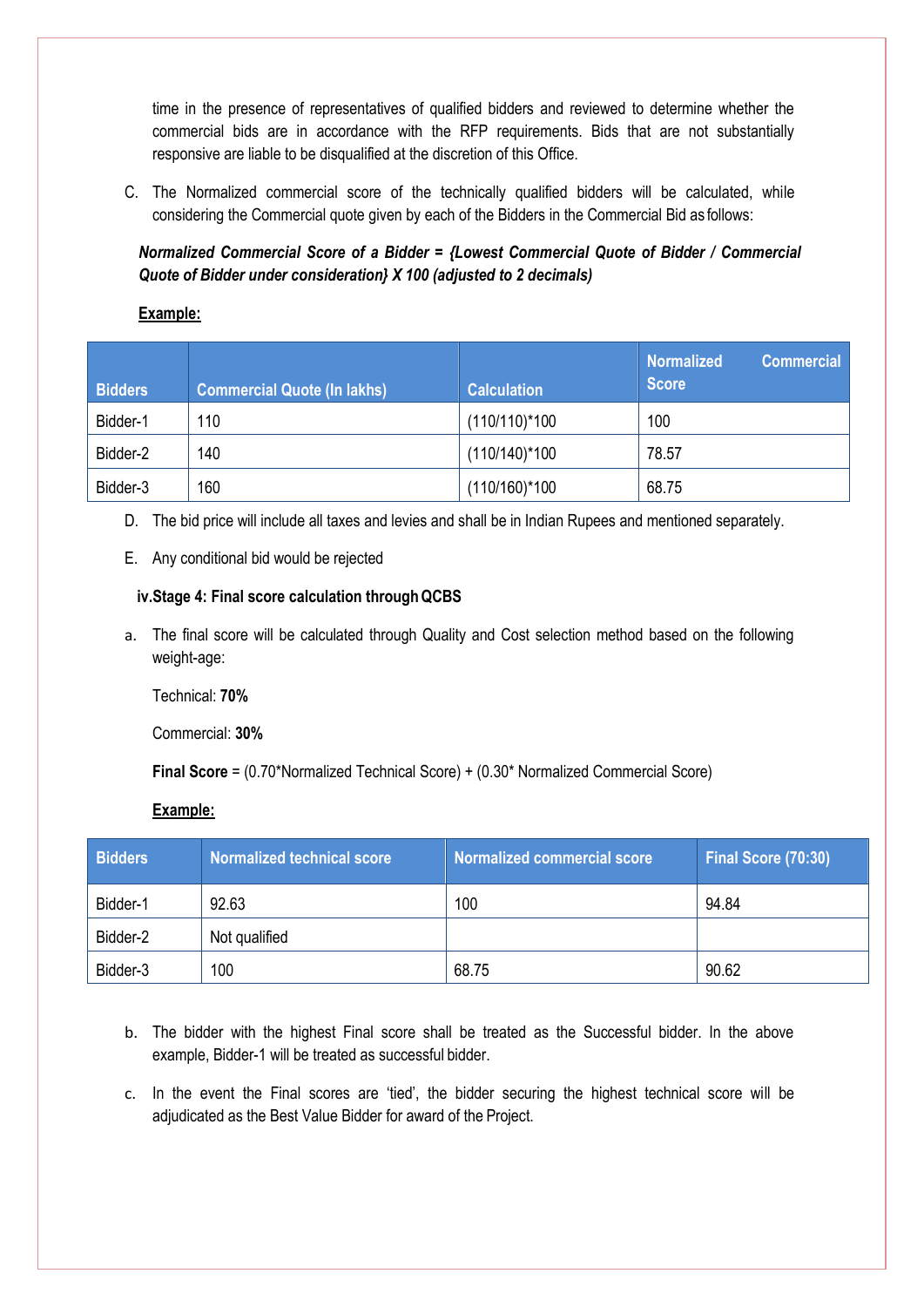### <span id="page-14-0"></span>**8. Technical EvaluationFramework**

The Bidder who would qualify in the pre-bid, the technical evaluation of their proposals shall be undertaken. Technical solution proposed in the Technical Evaluation bid document will be evaluated as per the evaluation criteria mentioned in the following table. The bidder shall be required to provide these details as a part of the Technical Bid i.e. envelope 2.

| S <sub>l</sub> | <b>Evaluation Criteria</b>                                                                                                                                                                                                                                                              | <b>Maximum Marks Allotted</b>                                                                                                                                                                                                                                                                                                                                                                             |
|----------------|-----------------------------------------------------------------------------------------------------------------------------------------------------------------------------------------------------------------------------------------------------------------------------------------|-----------------------------------------------------------------------------------------------------------------------------------------------------------------------------------------------------------------------------------------------------------------------------------------------------------------------------------------------------------------------------------------------------------|
| $\mathbf 1$    | Understanding of immigration issue in Assam - Write up<br>500 words                                                                                                                                                                                                                     | 15                                                                                                                                                                                                                                                                                                                                                                                                        |
| $\overline{2}$ | NRC update project and its progress from 2015 till date -<br>Write up 500 words                                                                                                                                                                                                         | 15                                                                                                                                                                                                                                                                                                                                                                                                        |
| 3              | AV presentation on proposal submitted                                                                                                                                                                                                                                                   | 20                                                                                                                                                                                                                                                                                                                                                                                                        |
| $\overline{7}$ | 'Treatment Note' by director                                                                                                                                                                                                                                                            | 15                                                                                                                                                                                                                                                                                                                                                                                                        |
| $\overline{4}$ | <b>EARLIER WORK:</b>                                                                                                                                                                                                                                                                    |                                                                                                                                                                                                                                                                                                                                                                                                           |
|                | Sample of work for any notable organisation/ Government<br>department.-<br>A) Documentaries/short film<br>TV Commercials (TVCs)advertisements telecast<br>B)<br>in at least 5 national channels. Marking for "Other<br>Similar Productions" will be done in the same<br>manner as TVCs. | 10<br>10 marks for 5 or more documentaries,<br>$\blacksquare$<br>8 marks for 4 documentaries,<br>$\blacksquare$<br>6 marks for 3 documentaries,<br>4 marks for 2 documentaries,<br>0 documentary will render the bidder<br>ineligible<br>5<br>5 marks for 8 or more TVCs<br>4 marks for 5 to 7 TVCs<br>3 marks for 2 to 4 TVCs<br>$\blacksquare$<br>Less than 2 TVCs will render the bidder<br>ineligible |
| 6              | Quality of resources for :<br>Script writing<br>a)<br>Editing<br>b)<br>Camera Shoot/ Camera Person.<br>c)<br>Sound Engineer/ Recordist.<br>d)<br>Marking will be made based on CV of resources submitted                                                                                | 10 (2.5 x 4 positions)                                                                                                                                                                                                                                                                                                                                                                                    |
| 8              | Quality of hardware                                                                                                                                                                                                                                                                     | 10                                                                                                                                                                                                                                                                                                                                                                                                        |
| <b>Total</b>   |                                                                                                                                                                                                                                                                                         | 100                                                                                                                                                                                                                                                                                                                                                                                                       |

This Office reserves the right to check/validate the authenticity of the information provided in the qualification and Technical Evaluation criteria and the requisite support must be provided by the Bidder as and when desired by this Office.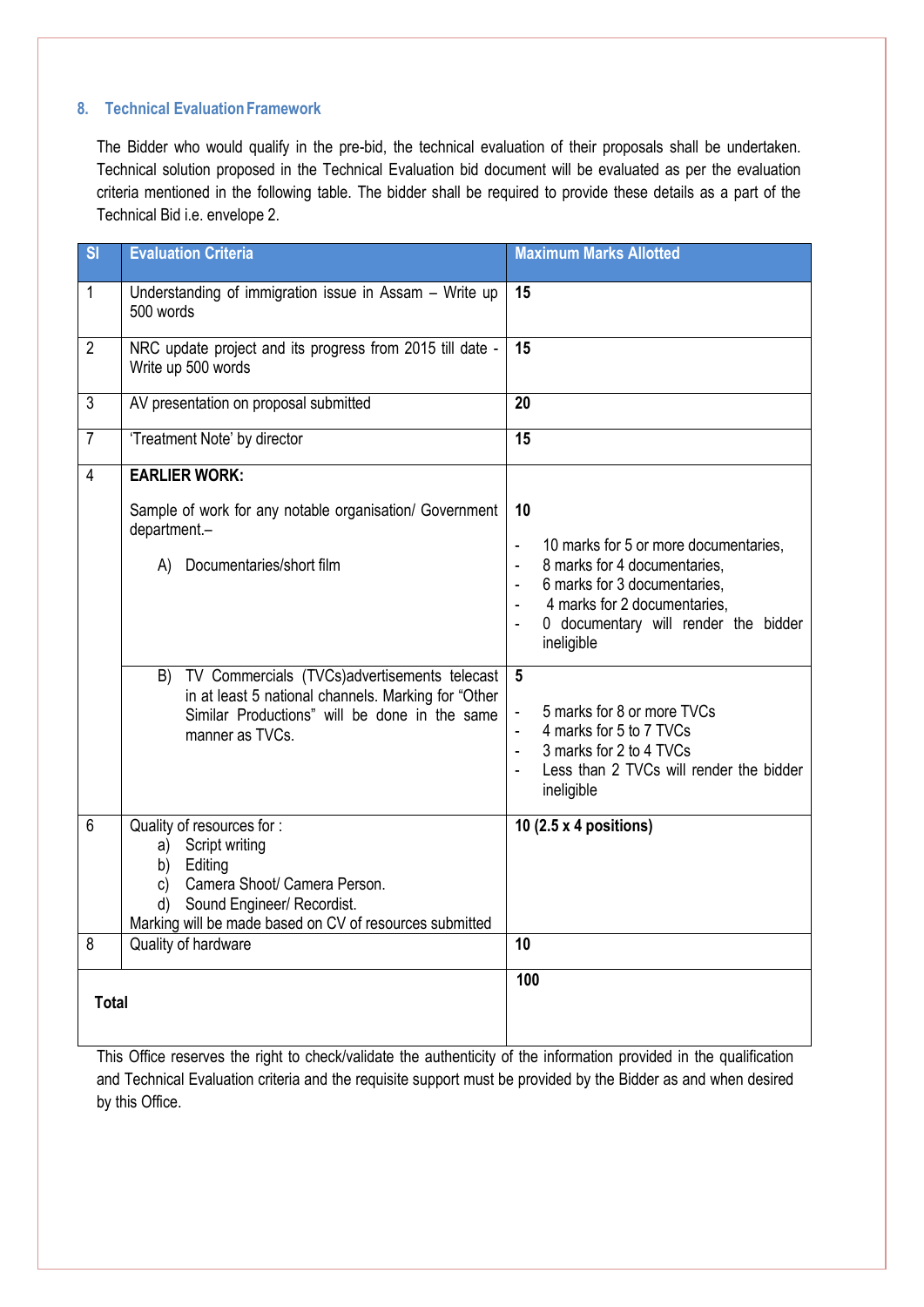#### <span id="page-15-0"></span>**9. Commercial Proposal**

<span id="page-15-1"></span>**Detailed Costing to be used for evaluation:** 

# **A. DOCUMENTARY**

| SI.            | <b>Topics</b>                                                                                                                               | No.<br>οf<br><b>Productio</b> | <b>Duration</b><br>per<br>production<br><b>in</b> | Rate | <b>Total</b><br><b>Amount</b>      |
|----------------|---------------------------------------------------------------------------------------------------------------------------------------------|-------------------------------|---------------------------------------------------|------|------------------------------------|
|                |                                                                                                                                             | n                             | minutes/<br>seconds**                             |      |                                    |
| 1A             | Main Documentary 1: "NRC Update Project" (Full)## -                                                                                         |                               | 60 minutes                                        |      |                                    |
| 1B             | Documentary 1: "NRC Update Project"<br>Main<br>(Full)##** - amount for computer graphics (10% of 60<br>minutes i.e. 6 minutes (360 seconds) |                               | 360 seconds                                       |      |                                    |
| $\overline{2}$ | Other Documentaries\$\$                                                                                                                     |                               | 30                                                |      | $=0.15$ * SI<br>$1A + 1B$          |
| 2              | Other Documentaries\$\$                                                                                                                     |                               | 15                                                |      | $\star$<br>$=0.10$<br>$SI$ 1A + 1B |

**##** Footage will be collected primarily for the Main Documentary from where some footage, say 60% to 70% of footage will be used for the main Documentary and rest 30% to 40% unused footage along with computer graphics will be used for the Other Documentaries. For other documentaries of 30 minutes, the amount will be 15% of Main Documentary 1, while for other documentaries of 15 minutes, the amount will be 10% of main Documentary 1. This is to be kept in mind while submitting financial quote. Approximately 10% of time will be based on heavy use of computer graphics. The rate for computer graphics will have to be quoted separately per second. While evaluating the quote, the total amount will be determined assuming 10% of the time for computer graphics for example, 360 seconds for the Main Documentary 1. This may be kept in mind while quoting commericals. The per second rate for computer graphics will be used for determining costs of computer graphics in other documentaries and AV Presentations which will be determined on the basis of actual length of use of computer graphics. Whereas such duration is likely to be 10%, but the actual length will be determined based on the judicious mix found optimal. As such, the actual duration may vary from 10%. However, the 10% benchmark will be use only for tender evaluation.

**\*\*** The rate for computer graphics will have to be quoted per second. For other items, it will be quoted per minute. Rate for computer graphics quoted in this section will also be used for **Audio Visual presentations**

**\$\$** Other documentaries as listed under scope of work are basically sub-set of the main documentary which would be focusing on specific aspects like family tree verification method, IT features of NRC project etc. wherein the main documentary will embrace all aspects of updation process. As such whereas the cost of main documentary will involve cost of extensive shooting along with other aspects such as conceptualization, editing, dubbing, graphic illustrations creations etc., the cost of other documentary preparations will not have heavy cost of shooting as most of the visuals will be taken from main documentary.

For Other Documentaries

### **B. Audio Visual presentations**

| <b>SI</b> | $\tau$ opics | No. of<br>Production | <b>Duration per</b><br>production in<br>minutes | Rate | <b>Total Amount</b> |
|-----------|--------------|----------------------|-------------------------------------------------|------|---------------------|
|-----------|--------------|----------------------|-------------------------------------------------|------|---------------------|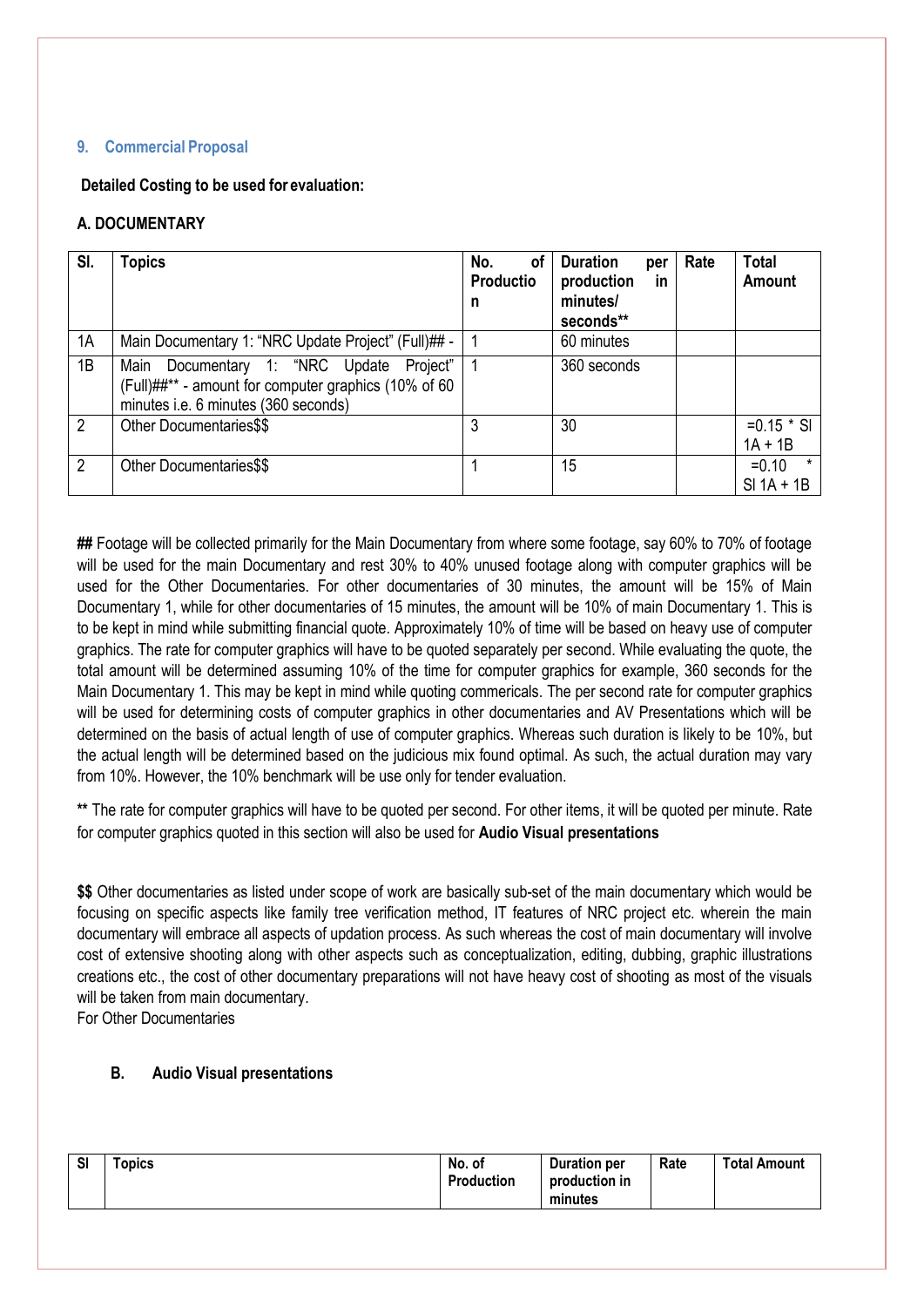| Main AV Presentation 1 : "NRC Update Project" (Full)                                                                                          | 60          |                          |
|-----------------------------------------------------------------------------------------------------------------------------------------------|-------------|--------------------------|
| Main AV Presentation 1 : "NRC Update Project" (Full)) **<br>- amount for computer graphics (10% of 60<br>minutes i.e. 6 minutes (360 seconds) | 360 seconds |                          |
| Other AV Presentation                                                                                                                         | 30          | $=0.15 * SI 1A +$<br>1B  |
| Other AV Presentation                                                                                                                         | 15          | $=0.10 * SI 1A$<br>$+1B$ |

**The rates will be inclusive of all costs required to deliver services as per scope of work pronounced in the RFP. No hidden cost/rate not included in the commercial proposal will not be entertained later. Taxes are not to be included in the rate.** 

**\*\*\* The quantities of production is based on requirement assessed presently and will be used for the purpose of calculation of the total bid cost. The actual quantity may vary as per requirement.** 

| (Authorised | Signatory) |
|-------------|------------|
| Signature:  |            |

Name:

Designation:

Address:

Seal:

#### **10. Tender Opening**

- a. Tender Opening shall happen as per the details provided under the chairmanship of State Coordinator or any other officer authorized by this Office, in the presence of those Bidders or their representatives who may be present at the time of opening.
- b. The representatives of the bidders are advised to carry the identity card or a letter of authority from the tendering firms to identify their bonafide for attending the opening of theproposal.

# **11. Tender Validity**

The offer submitted by the Bidders should be valid for minimum period of 90 days from the date of submission of Tender.

# **12. Tender Scrutiny**

- a. Initial Bid scrutiny will be held and incomplete details as given below will be treated as nonresponsive. If Proposals;
- b. Are not submitted in as specified in the RFP document
- c. Received without the Letter of Authorization (Power of Attorney)
- d. Are found with suppression of details
- e. Submitted with incomplete information, subjective, conditional offers and partialoffers
- f. Submitted without the documents requested in the checklist
- g. Have non-compliance of any of the clauses stipulated in theRFP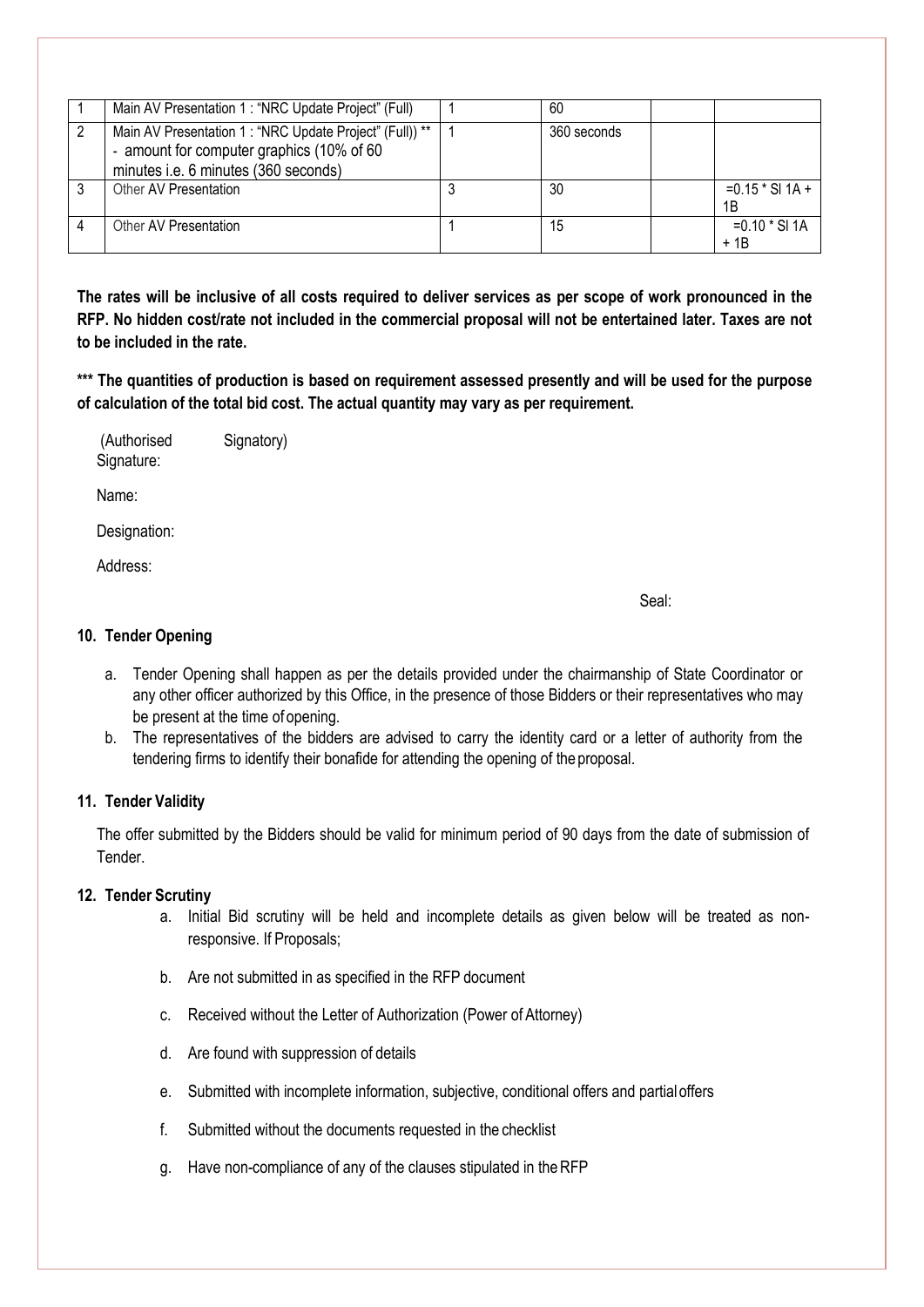#### h. With lesser validity period

#### <span id="page-17-0"></span>**13.** *Consortiums*

Consortiums are allowed for this engagement, which means that the bidder may be an individual but need to tie with an advertising agency or production house or a media related company to participate in this tender, or two or more agencies can tie up to participate in this tender. This should be a meaningful partnership and their roles must suit the services sought through this RFP.

#### <span id="page-17-1"></span>**14. Notification of Award**

Prior to the expiration of the validity period, this Office will notify the successful bidder in writing that its proposal has been accepted. The notification of award will constitute the formation of the contract. Upon the successful bidder's furnishing of Performance Bank Guarantee (PBG), this Office will promptly notify each unsuccessful bidder and return their EMD/ Bid Security.

### <span id="page-17-2"></span>**15. Signing of Contract**

After the notification of award, this Office will issue Purchase Order (PO)/ Letter of Intent (LoI). The Bidder shall sign and return back to this Office duplicate copy of the Purchase Order/LoI as an acceptance of the PO/ LoI within 7 working days from the date of issuance of PO/ LOI along with a Performance Bank Guarantee.

On receipt of the Performance Bank Guarantee this Office shall enter into a contract with the successful bidder. This Office shall have the right to annul the award in case there is a delay of more than 30 days in signing of the contract, from the date of acceptance of PO/LOI, for reasons attributable to the successful bidder and follow Government guidelines for the award of the contract to the next best value bidder as per evaluation criteria.

#### <span id="page-17-3"></span>**16. Performance Bank Guarantee (PBG)**

The successful Bidder shall at his own expense deposit with this Office, within seven (7) working days from the date of issuance of PO/ LoI, an unconditional and irrevocable Performance Bank Guarantee (PBG) from any Nationalised bank to this Office, in the format prescribed in Annexure, payable on demand, for the due performance and fulfilment of the contract by the bidder.

This Performance Bank Guarantee will be for an amount equivalent to 10% of the total contract value. PBG shall be invoked by this Office in the event the Bidder:

- i. Fails to perform the responsibilities and obligations as set out in the RFP to the complete satisfaction of this Office
- ii. Misrepresentations of facts/information submitted to this Office

The performance bank guarantee shall be valid for 180 days post satisfactory completion of the overall engagement/work as stipulated in MSA. In the event of any amendments to Agreement, the Bidder shall within 15 days of receipt of such amendment furnish the amendment to the Performance Guarantee as required.

The performance bank guarantee may be discharged/returned by this Office upon being satisfied that there has been due performance of the obligations of the bidder under the contract. However, no interest shall be payable on the performance bank guarantee.

In the event of the Bidder being unable to service the contract for whatever reason, this Office would invoke the PBG. Notwithstanding and without prejudice to any rights whatsoever of this Office under the contract in the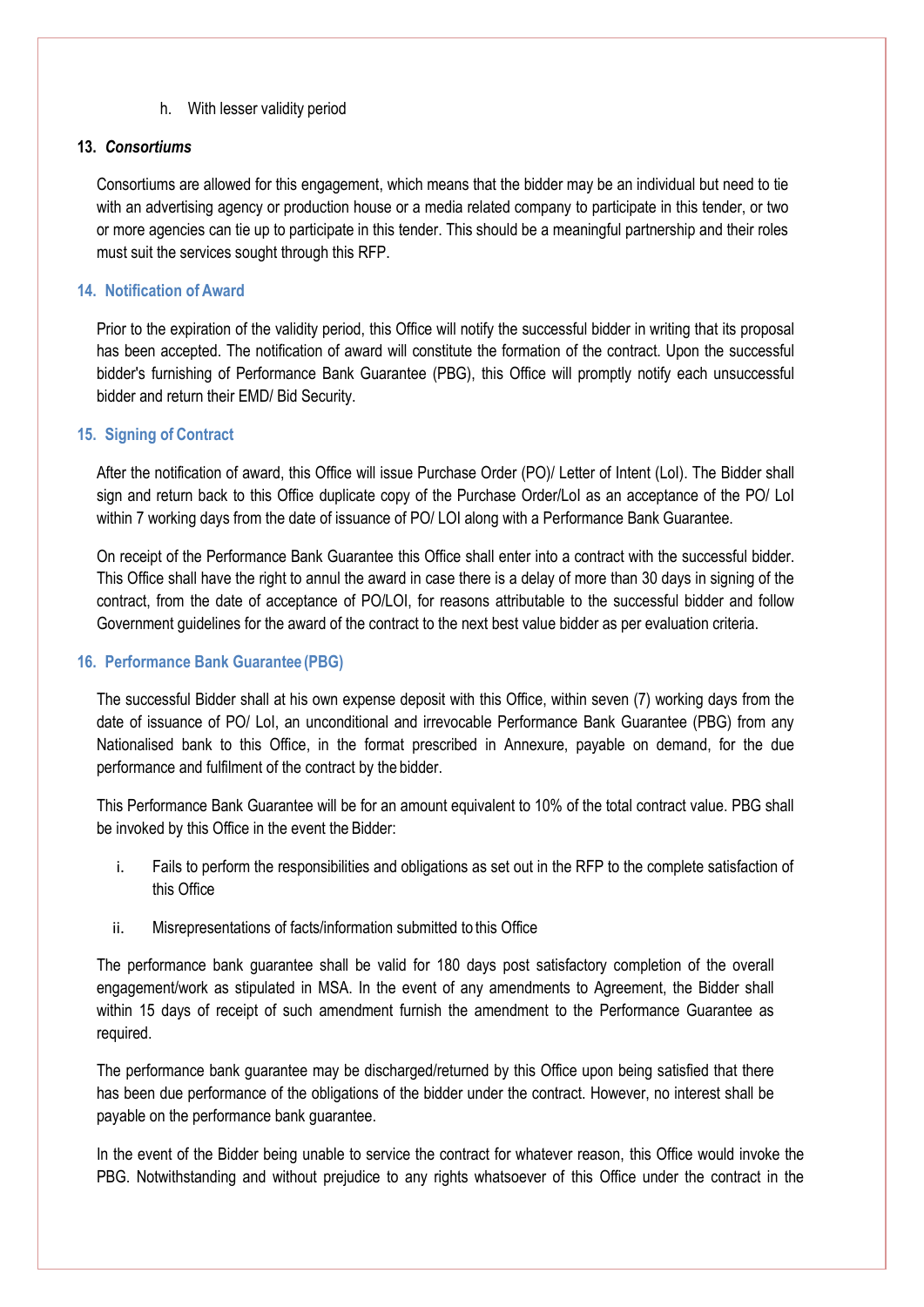matter, the proceeds of the PBG shall be payable to this Office as compensation for any loss resulting from the bidder's failure to perform/comply its obligations under the contract. This Office shall notify the bidder in writing of the exercise of its right to receive such compensation within 40 days, indicating the contractual obligation(s) for which the bidder is in default.

This Office shall also be entitled to make recoveries from the bidder's bills, performance bank guarantee, or from any other amount due to the bidder, an equivalent value of any payment made to the bidder due to inadvertence, error, collusion, misconstruction or misstatement.

In case the project is delayed beyond the project schedule as mentioned in this RFP, the performance bank guarantee shall be accordingly extended by the Bidder.

#### <span id="page-18-0"></span>**17. Failure to agree with the Terms & Conditions of theRFP**

Without prejudice to above, failure of the successful bidder to agree with the Terms & Conditions of the RFP shall constitute sufficient grounds for the annulment of the award, in which event this Office may award the contract to the next best value bidder or call for new proposals.

In such a case, this Office shall invoke the PBG and forfeit the EMD of successful bidder. In terms of failure to submit the PBG within the specified time or renewal, 1% penalty shall be applicable on per week basis.

#### <span id="page-18-1"></span>**18. Payment Schedule**

The selected agency will be required to submit the invoice along with evidence of the work completed, post completion of the assignments successfully as per the agreed strategy plan or otherwise as the case may be. The rates would be used as per commercials quoted by the selected agency to arrive at the costing of the assignment under the agreed strategy plan and payments. Post completion of each assignment under this engagement, this Office will assess the delivery for the approval to selected agency. Any payment which is required to be paid in connection with production or release to outsourced agency, the same shall be paid by this Office to the selected agency only. Wherever applicable, taxes shall be deducted at source.

#### <span id="page-18-2"></span>**19. No Deviation Certificate**

This is to certify that our offer is exactly in line with your tender enquiry/RFP (including amendments) no.

dated . This is to certify that our offer contains no deviation either Technical (including but not limited to Scope of Work or requirements by this Office) or Commercial in either direct or indirect form.

(Authorised Signatory) Signature:

Name: **Designatio** n: Address:

Seal:

Date:

#### <span id="page-18-3"></span>**20. Format for BankGuarantee**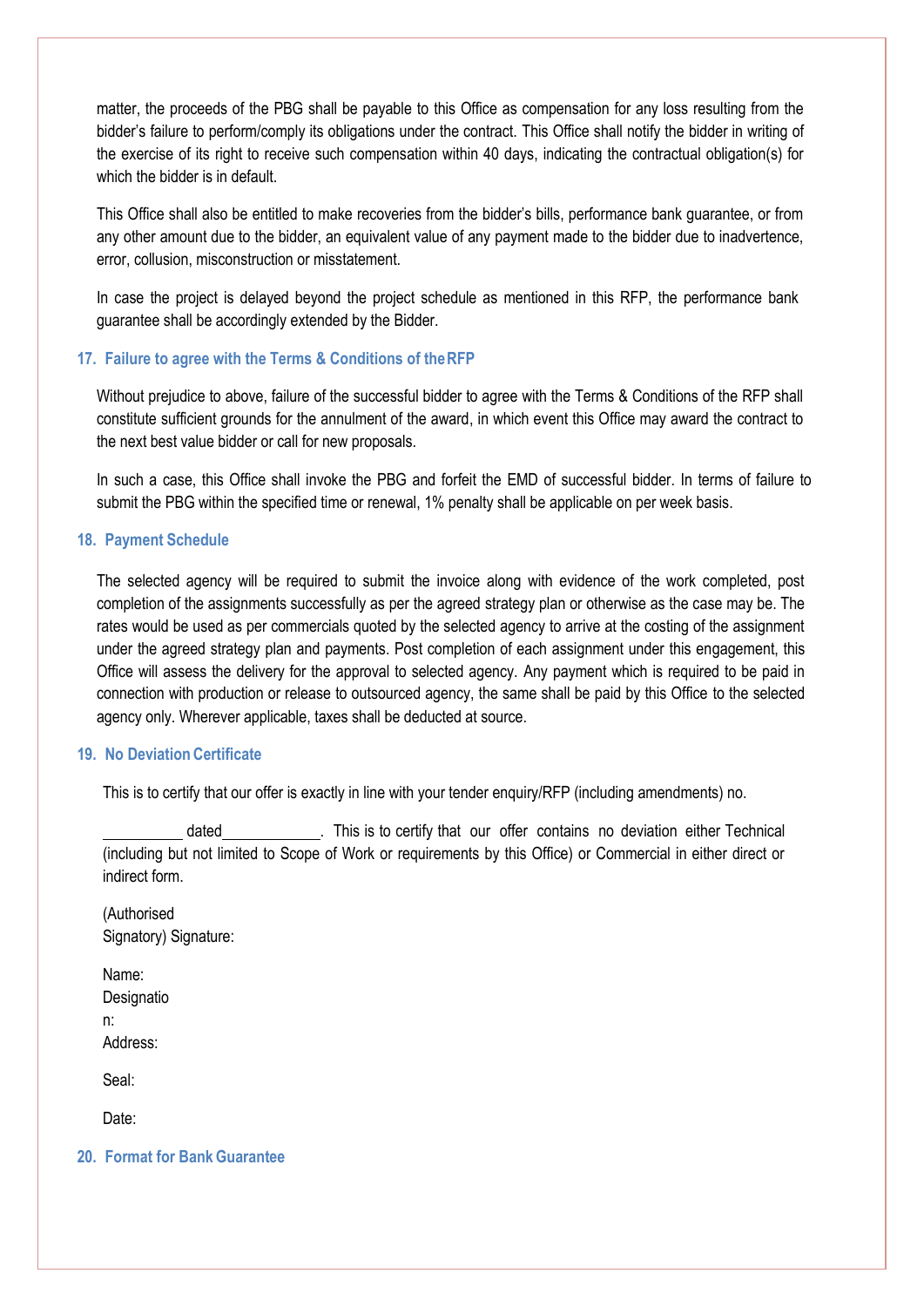Bank Guarantee no. \_\_\_\_\_\_\_\_\_\_\_\_\_\_\_\_\_\_dated\_\_\_\_\_\_\_\_\_\_\_\_\_ (hereinafter referred to as the 'Bank')

Performance Security under Contract Agreement dated\_\_\_\_\_\_\_\_\_\_\_\_\_\_\_\_\_\_\_(hereinafter referred to as the 'Agreement') executed between **Principal Secretary, Home & Political Department cum State Coordinator, NRC, Assam** (hereinafter referred to as the 'Office') and \_\_\_\_\_)\_\_\_\_\_\_\_\_\_\_\_\_\_\_\_\_\_\_\_\_\_\_\_\_\_\_\_\_\_\_\_\_\_\_\_\_\_\_\_\_\_\_\_\_\_\_\_\_\_\_\_\_\_\_\_\_\_\_\_\_\_\_\_\_\_\_\_\_\_\_\_\_\_\_\_\_

(hereinafter referred to as 'Agency') for performance of services related to Service in connection with National Register of Citizens update (hereinafter referred to as the 'Services').

At the request of the Agency, we

(name and address of NRC) do hereby unconditionally and irrevocable affirm and undertake that we are the Guarantor and are responsible to the Office on behalf of the Bidder up to a total sum of Rs.\_\_\_\_\_\_\_\_\_\_\_\_\_\_\_\_\_\_\_ (Rupees\_\_\_\_\_\_\_\_\_\_\_\_\_\_\_\_\_\_\_\_\_\_\_\_\_\_\_\_\_\_\_\_\_\_\_\_\_\_\_\_\_\_\_\_\_ only), such sum

being payable by us to the Office immediately upon receipt of first written demand from the Office.

We hereby waive the necessity of the Office to demand the said amount from the Agency first prior to serving a Demand Notice upon us for the encashment of this Bank Guarantee amount.

We further agree and affirm that no change or addition to or other modification to the terms of the Agreement shall in any way release us from any liability under this unconditional and irrevocable Guarantee and we hereby waive notice of any such change addition or modification. We further agree with the Office that the Office shall be the sole and the exclusive judge to determine that whether or not any sum or sums are due and payable by the Agency which is recoverable by the Office by invocation of this Guarantee.

This Guarantee will not be discharged due to the change in constitution by this Office or of the Agency. We undertake not to withdraw or revoke this Guarantee during its currency/validity period, except with the previous written consent of the Office.

We unconditionally and irrevocably undertake to pay to the Office any amount so demanded not exceeding Rs. The contract of the contract of the contract of the contract of the contract only notwithstanding any only in the contract of the contract of the contract of the contract of the contract of the contract of the contract disputes raised by the Agency or anyone else in any suit or proceedings before any arbitrator, court, tribunal or other authority. The payment so made by us under this Guarantee to the Office shall be valid discharge of our liability for payment under this Guarantee and the Agency shall have no claim against us for making such payment.

This unconditional and irrevocable Bank Guarantee shall be effectively valid from  $\mathsf{to}$   $\blacksquare$ 

We, (bank name) \_\_\_\_\_\_\_\_\_\_\_lastly undertake not to revoke this guarantee during its currency/validity period except with the previous consent of NRC Assam in writing.

(Authorized signatory on behalf of Bank with seal)

\_\_\_\_\_\_\_\_\_\_\_\_\_\_\_\_\_\_\_\_\_\_\_\_\_\_\_\_\_\_\_\_\_\_\_\_\_\_\_\_

Name:

Code no. of the officer:

Bank Name:  $\Box$ 

Designation in bank: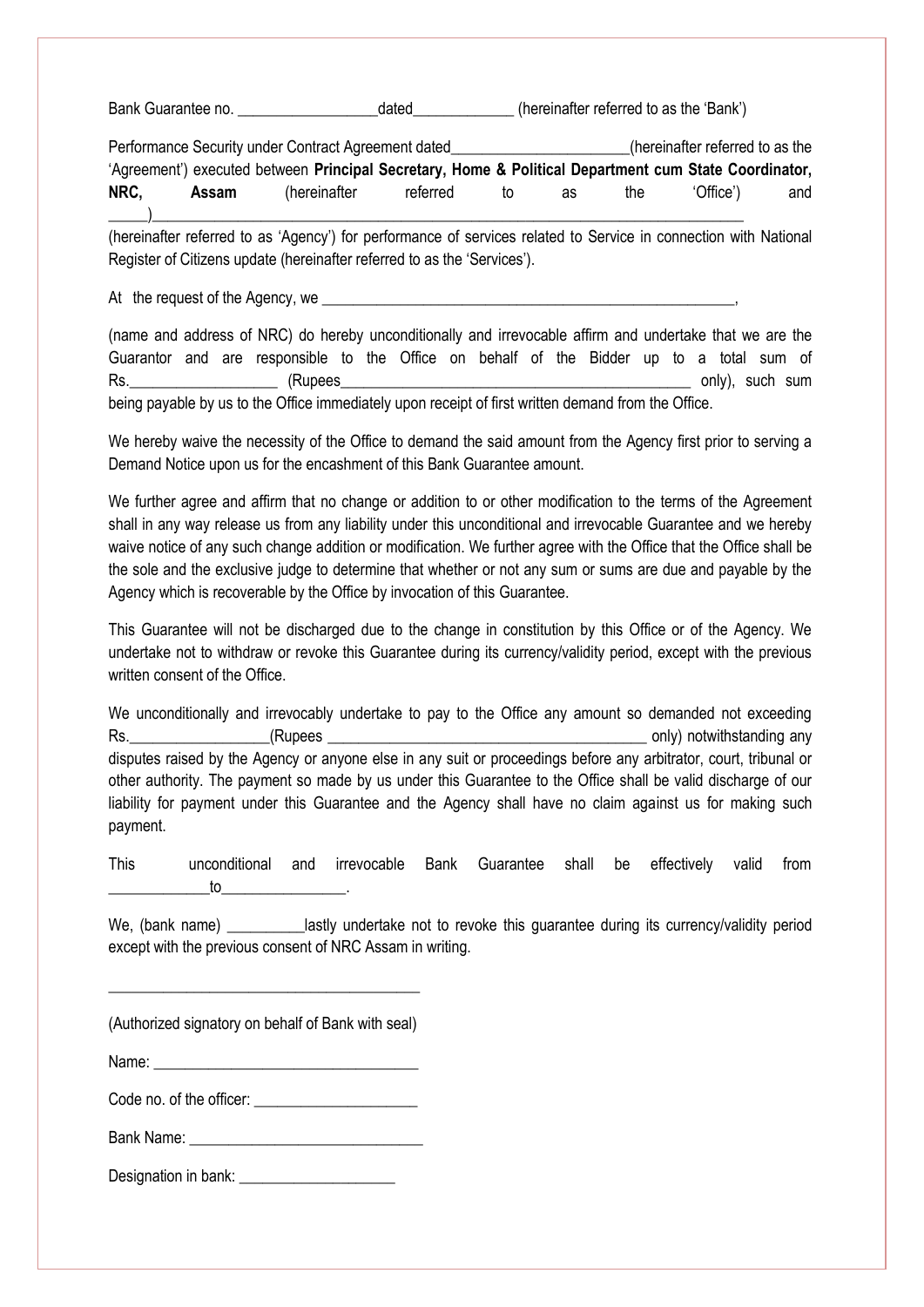Bank Address: \_\_\_\_\_\_\_\_\_\_\_\_\_\_\_\_\_\_\_\_\_\_\_\_\_\_\_\_

Bank phone no.

<span id="page-20-0"></span>**21. Annexure – Covering Letter for submission of Technical Proposal**

To,

 The State Coordinator National Register of Citizens, Assam Bhangagarh, Bharalupar Guwahati- 781005

# *Subject: Submission of the Technical Proposal for Selection of* **service agency for preparation of video documentary, and audio visual presentation for National Register of Citizens, Assam**

Dear Sir,

We, the undersigned, offer to provide Service Agency For preparation of Documentary Films, and Audio Visual Presentation with reference to your Request for Proposal dated <insert date>. We are hereby submitting our Technical Proposal as part of this envelope.

We hereby declare that all the information and statements made in this Technical Proposal are true and accept that any misinterpretation contained in it may lead to our disqualification.

We agree to abide by the terms and conditions of all the volumes of this RFP document. We would hold the terms of our proposal valid for the number of days as stipulated in the RFP document.

We understand you are not bound to accept any Proposal you receive.

Yours sincerely, (Authorised Signatory) Signature: Name: Designation: Address: Seal: Date:

### <span id="page-20-1"></span>**22. Annexure – Covering Letter for Submission of the Commercial Proposal**

To,

 The State Coordinator National Register of Citizens, Assam Bhangagarh, Bharalupar Guwahati- 781005

**Subject**: Submission of the Commercial Proposal for *Selection of* **service agency for preparation of video documentary, and audio-visual presentation for National Register of Citizens, Assam**

Dear Sir/Madam,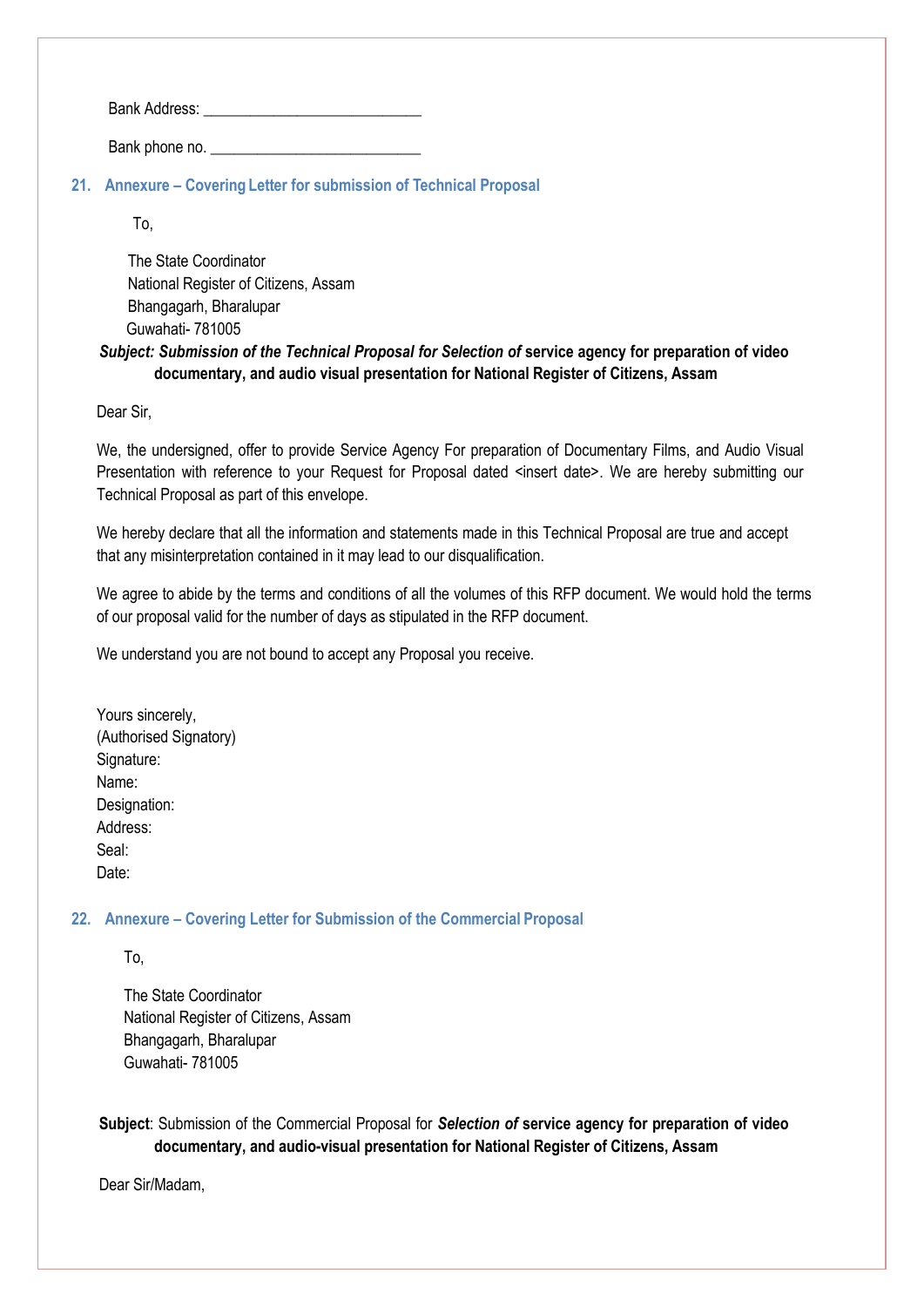We, the undersigned, offer to provide the **service agency for preparation of video documentary, and audio visual presentation for National Register of Citizens, Assam** in accordance with your Request for Proposal dated <<Date>> and our Proposal. Our attached Commercial Proposal is for the amount of <<Amount in words and figures>>. This amount is inclusive of all the taxes.

### 1. PRICE AND VALIDITY

 All the prices mentioned in our bid are in accordance with the terms as specified in the RFP documents. All the prices and other terms and conditions of this Bid are valid for a period of

<days> calendar days from the date of opening of the Bid.

- We hereby confirm that our prices include all applicable taxes. However, all the taxes are quoted separately under relevant sections.
- We understand that the actual payment would be made as per the existing direct tax rates during the time of payment.
- 2. UNIT RATES

We have indicated in the relevant forms enclosed the unit rates for the purpose of on account of payment.

3. RFP PRICING

We further confirm that the prices stated in our bid are in accordance with your Instruction to Bidders included in RFP documents.

4. QUALIFYING DATA

We confirm having submitted the information as required by you in your Instruction to Bidders. In case you require any other further information/documentary proof in this regard before evaluation of our bid, we agree to furnish the same in time to your satisfaction.

5. BID PRICE

We declare that our Bid Price is for the entire scope of the work as specified in this RFP. Our bid prices are mentioned in the submitted Commercial Bid.

#### 6. PERFORMANCE BANK GUARANTEE

We hereby declare that in case the contract is awarded to us, we shall submit the Performance Bank Guarantee as specified in the RFP document.

Our Commercial Bid shall be binding upon us subject up to expiration of the validity period of the Proposal, i.e., **[Date]**.

We understand you are not bound to accept any Proposal you receive.

We hereby declare that our bid is made in good faith, without collusion or fraud and the information contained in the bid is true and correct to the best of our knowledge and belief.

Thanking you,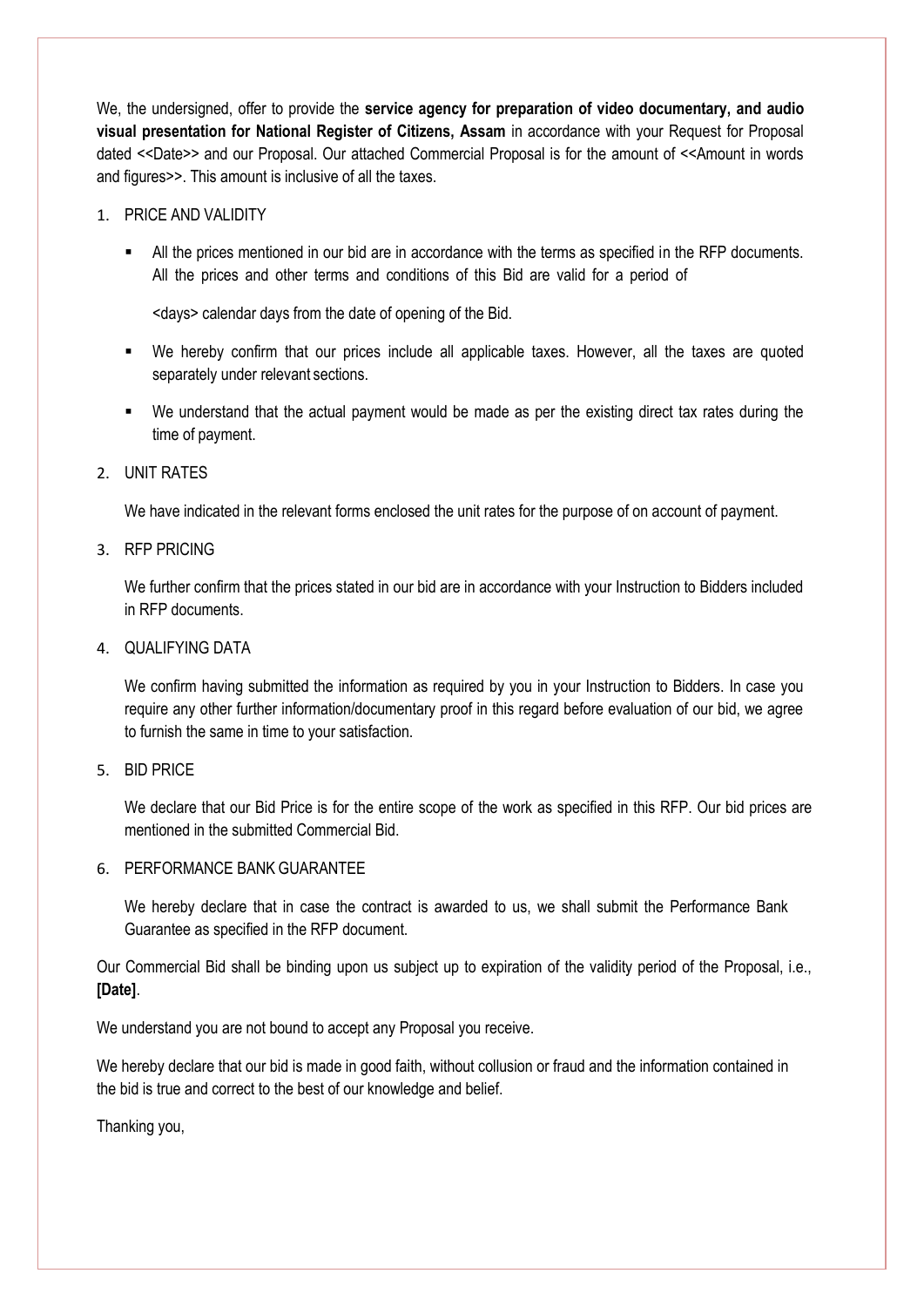<span id="page-22-0"></span>(Authorised Signatory) Signature: Name: Designation: Address: Seal: Date: **23. Annexure –Template for Performance Bank Guarantee PERFORMANCE SECURITY:** Bank Guarantee no. <br>
and the set of the set of the set of the set of the set of the set of the set of the set of the set of the set of the set of the set of the set of the set of the set of the set of the set of the set of (hereinafter referred to as the 'Bank') Performance Security under Contract Agreement dated Theorem is a structure of the equation of the Performance Security under Contract Agreement dated 'Agreement') executed between **Principal Secretary, Home & Political Department cum State Coordinator, NRC,**  Assam (hereinafter referred to as the 'Office') and \_\_\_\_\_\_\_\_\_\_\_\_\_\_\_\_\_\_\_\_\_\_\_\_\_\_\_\_\_\_\_\_\_\_\_\_\_\_\_\_\_\_\_\_\_\_\_\_\_\_\_\_\_\_\_\_\_\_\_\_\_\_\_\_\_\_\_\_\_\_\_\_\_\_\_\_\_\_\_\_\_ (hereinafter referred to as 'Agency') for Service Agency For preparation of Documentary Films, and Audio Visual Presentation in connection with National Register of Citizens update (hereinafter referred to as the 'Services'). At the request of the Agency, we (name and address of NRC) do hereby unconditionally and irrevocable affirm and undertake that we are the Guarantor and are responsible to the Office on behalf of the Bidder up to a total sum of Rs. (Rupees extending the only), such sum being payable by us to the Office immediately upon receipt of first written demand from the Office. We hereby waive the necessity of the Office to demand the said amount from the Agency first prior to serving a Demand Notice upon us for the encashment of this Bank Guarantee amount. We further agree and affirm that no change or addition to or other modification to the terms of the Agreement shall in any way release us from any liability under this unconditional and irrevocable Guarantee and we hereby waive notice of any such change addition or modification. We further agree with the Office that the Office shall be the sole and the exclusive judge to determine that whether or not any sum or sums are due and payable by the Agency which is recoverable by the Office by invocation of this Guarantee.

This Guarantee will not be discharged due to the change in constitution by this Office or of the Agency. We undertake not to withdraw or revoke this Guarantee during its currency/validity period, except with the previous written consent of the Office.

We unconditionally and irrevocably undertake to pay to the Office any amount so demanded not exceeding Rs. The contract of the contract of the contract of the contract of the contract only notwithstanding any only in the contract of the contract of the contract of the contract of the contract of the contract of the contract disputes raised by the Agency or anyone else in any suit or proceedings before any arbitrator, court, tribunal or other authority. The payment so made by us under this Guarantee to the Office shall be valid discharge of our liability for payment under this Guarantee and the Agency shall have no claim against us for making such payment.

This unconditional and irrevocable Bank Guarantee shall be effectively valid from \_\_\_\_\_\_\_\_\_\_\_\_\_to\_\_\_\_\_\_\_\_\_\_\_\_\_\_\_\_.